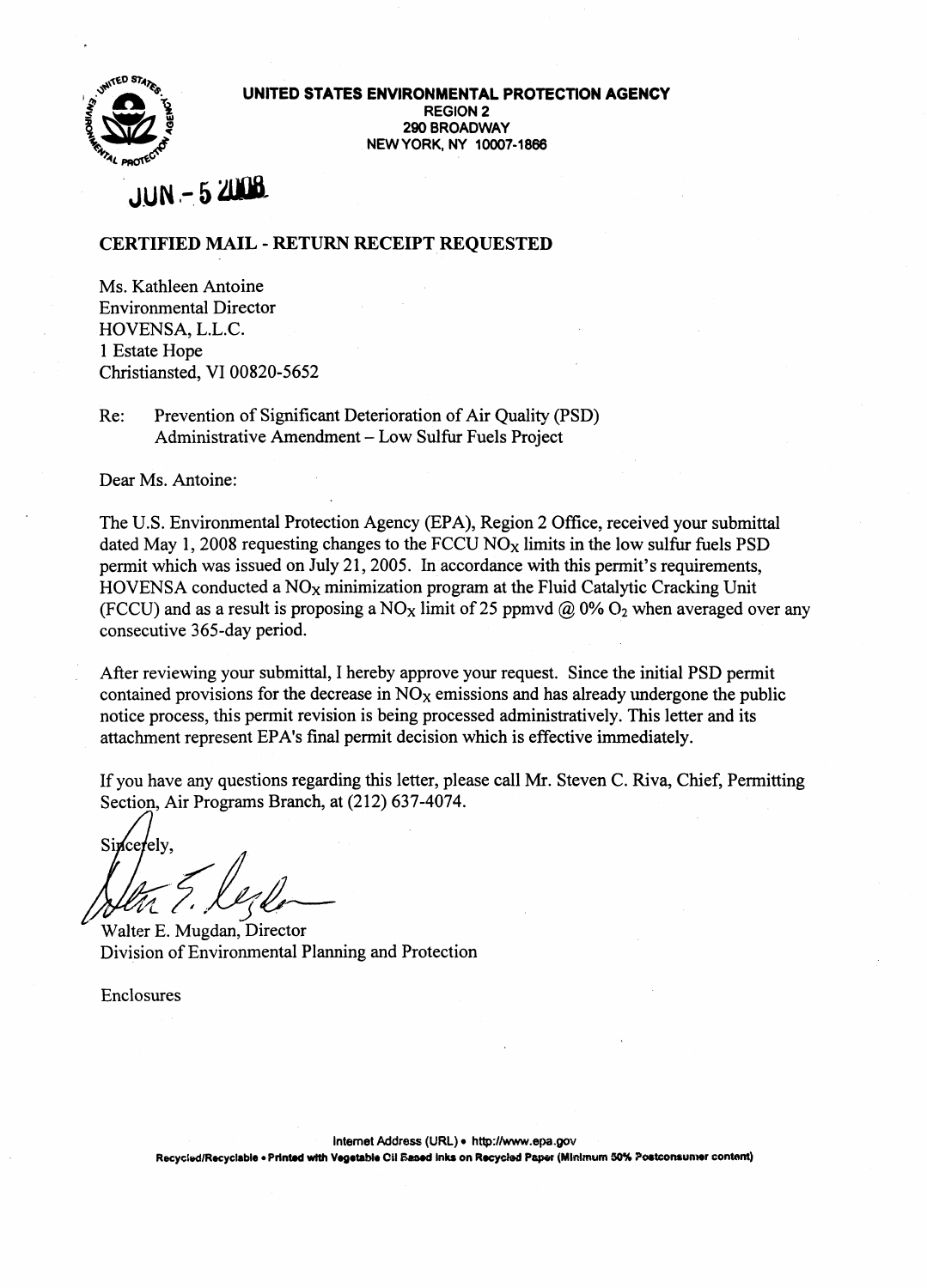# **HOVENSA, L.L.C. LOW SULFUR FUELS PROJECT Final Permit**

 This permit supersedes and replaces the July 21, 2005 and November 27, 2007 LSF permits. In addition, this permit supersedes and replaces Section I of the December 12, 1997 PSD permit. All other conditions in Sections II through V of the December 12, 1997 permit remain in effect.

#### **I. Permit Expiration**

This PSD Permit shall become invalid if construction:

- A. has not commenced (as defined in 40 CFR Part  $52.21(b)(9)$ ) within 18 months of the effective date of this permit;
- B. is discontinued for a period of 18 months or more; or
- C. is not completed within a reasonable time.

#### **II. Notification of Commencement of Construction and Startup**

The Regional Administrator (RA) shall be notified in writing of the anticipated date of initial startup (as defined in 40 CFR Part 60.2) of each facility of the source not more than sixty (60) days nor less than thirty (30) days prior to such date. The RA shall be notified in writing of the actual date of both commencement of construction and startup within fifteen (15) days after such date.

#### **III. Plant Operations**

All equipment, facilities, and systems installed or used to achieve compliance with the terms and conditions of this PSD Permit, shall at all times be maintained in good working order and be operated as efficiently as possible so as to minimize air pollutant emissions. The continuous emission monitoring systems required by this permit shall be on-line and in operation 95% of the time when the emissions sources are operating. HOVENSA shall demonstrate initial and continuous compliance with the operating, emission and other limits according to the performance testing and compliance assurance and all other requirements of this permit.

## **IV. Right to Entry**

Pursuant to Section 114 of the Clean Air Act (Act), 42 U.S.C. §7414, the Administrator and/or his/her authorized representatives have the right to enter and inspect for all purposes authorized under Section 114 of the Act. The permittee acknowledges that the Regional Administrator and/or his/her authorized representatives, upon the presentation of credentials shall be permitted: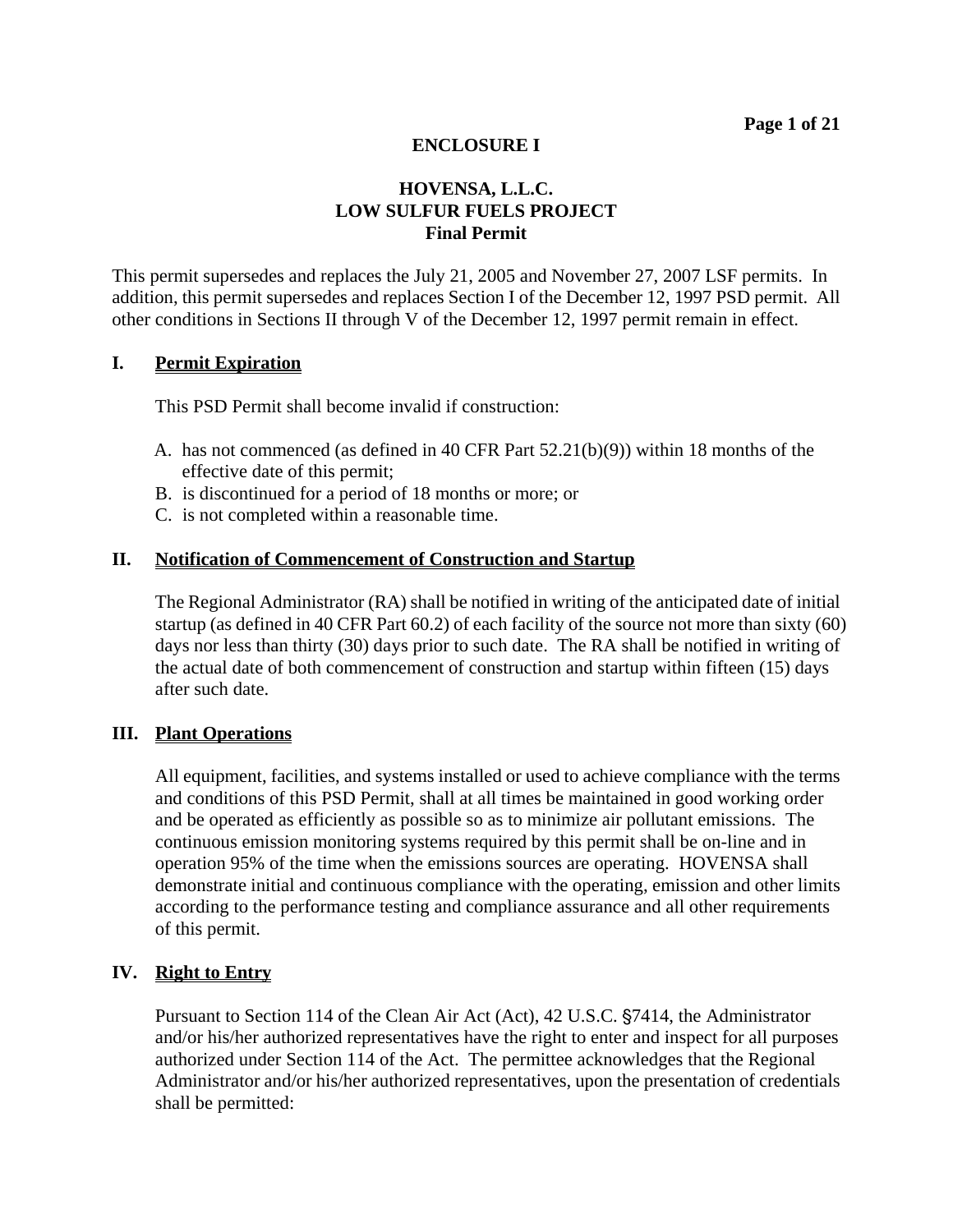# **HOVENSA, L.L.C. LOW SULFUR FUELS PROJECT Final Permit**

- A. to enter at any time upon the premises where the source is located or in which any records are required to be kept under the terms and conditions of this PSD Permit;
- B. at reasonable times to access and to copy any records required to be kept under the terms and conditions of this PSD Permit;
- C. to inspect any equipment, operation, or method required in this PSD Permit; and
- D. to sample emissions from the source relevant to this permit.

#### **V. Transfer of Ownership**

In the event of any changes in control or ownership of facilities to be constructed, this PSD Permit shall be binding on all subsequent owners and operators. The applicant shall notify the succeeding owner and operator of the existence of this PSD Permit and its conditions by letter, a copy of which shall be forwarded to the Regional Administrator.

#### **VI. Operating Requirements and Stack Parameters**

#### **A. GT No. 13 and Duct Burner**

- 1. Combustion turbine No.  $13$  (GT No.  $13$  or the "combustion turbine") shall have a maximum design heat input rate of 356.0 million British Thermal Units per hour (mmBtu/hr), based on the higher heating value (HHV) of the fuel.
- 2. Start-up of GT No. 13 and the associated duct burner shall not commence until the existing compressor engines in the Nos. 2 and 4 Distillate Desulfurizer Units (C-800A, C-800B, C-800C, C-2201A, C-2201B, and C-2201C) are permanently removed from service.
- 3. The Heat Recovery Steam Generator (HRSG) duct burner shall combust refinery gas and/or LPG and shall have a maximum design heat input rate of 270.1 mmBtu/hr, HHV.
- 4. The HRSG shall not be bypassed more than 720 hours per year, as calculated on a 12-month rolling basis.
- 5. For the purposes of this PSD permit, startup and shutdown shall be defined as: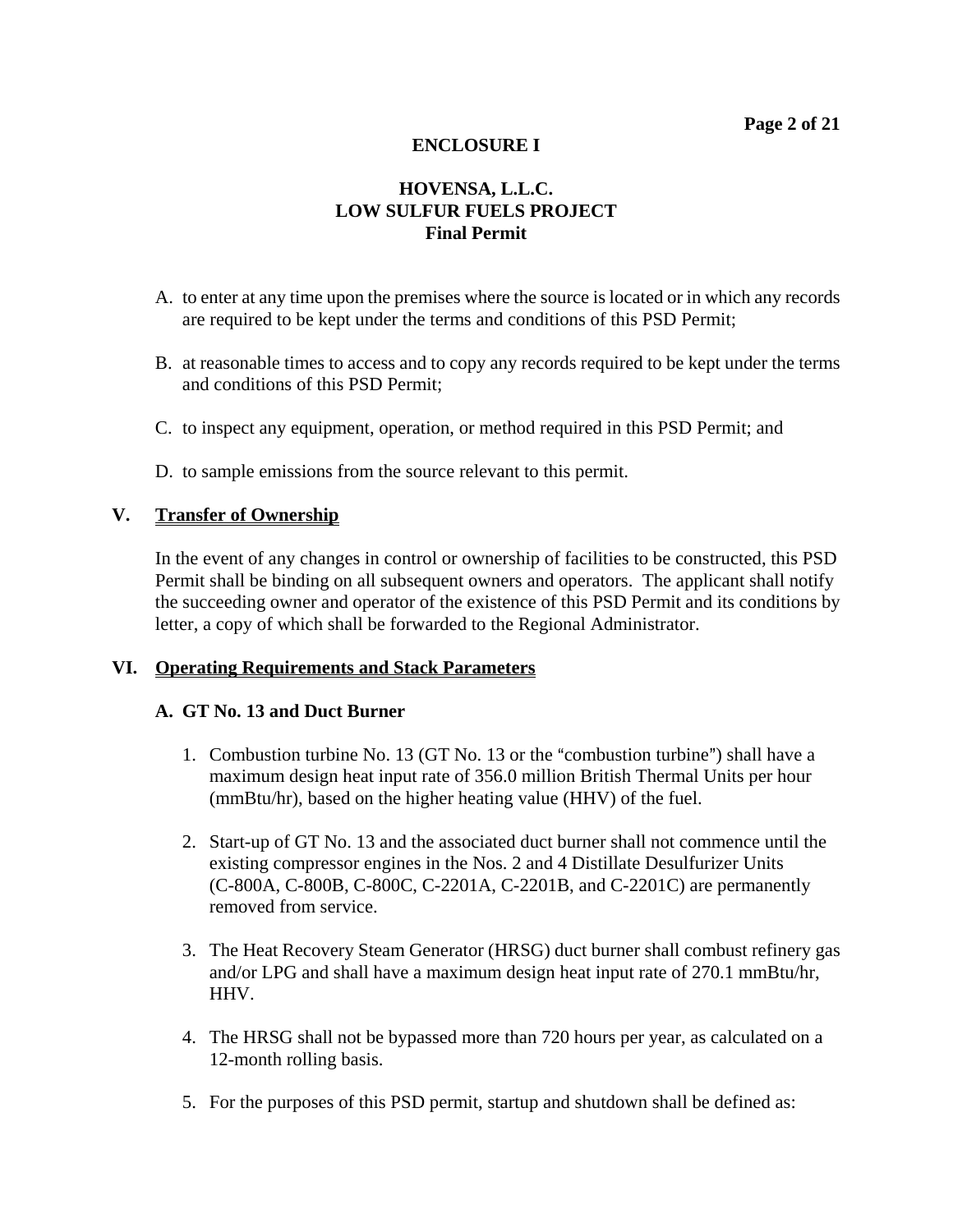- a. Startup for GT No. 13 is defined as the period beginning with the initial firing of fuel in the combustion turbine combustor and ending at the time when the load has increased to 60% of peak rated load and, with the exception of HRSG bypass, the SCR system has reached its design operating temperature. The duration of the startup shall not exceed 4 hours for any given cold startup  $($ >72 hours since shutdown), 2 hours for any given warm startup (10 to 72 hours since shutdown) and 1.5 hours for any given hot startup (<10 hours since shutdown).
- b. Shutdown for GT No. 13 is defined as the period of time beginning with the load decreasing from 60% of peak rated load and ending with the cessation of operation of fuel flow to the combustion turbine. The duration of any shutdown shall not exceed one hour.
- c. During startup and shutdown of GT No. 13, HOVENSA shall comply with all mass emission limits except for NOx which shall be limited to 95 ppmvd at 15% oxygen averaged over a 4 hour time period for cold starts, a 2 hour time period for warm starts, a 1.5 hour time period for hot starts and a 1 hour time period for shutdowns. HOVENSA shall also comply with the opacity limit during each startup and shutdown. The total number of cold, warm and hot startup-shutdown cycles for GT No. 13 shall be limited to 12, 24 and 72 respectively, during any consecutive 12-month period.
- 6. At all times, including periods of startup, shutdown, and malfunction, HOVENSA shall, to the extent practicable, maintain and operate the combustion turbine including associated air pollution control equipment in a manner consistent with good air pollution control practice for minimizing emissions. Determination of whether acceptable operating and maintenance procedures are being used will be based on information available to EPA and/or VIDPNR which may include, but is not limited to, monitoring results, opacity observations, review of operating and maintenance procedures, and inspection of the plant.
- 7. The GT No. 13 HRSG stack shall be 79 feet above grade with a flue diameter of 9.9 feet.
- 8. The GT. No. 13 bypass stack shall be 76 feet above grade with a flue diameter of 10.6 feet.
- **B. Process Heaters (LSG Unit Heater and Hydrogen Plant Heater)**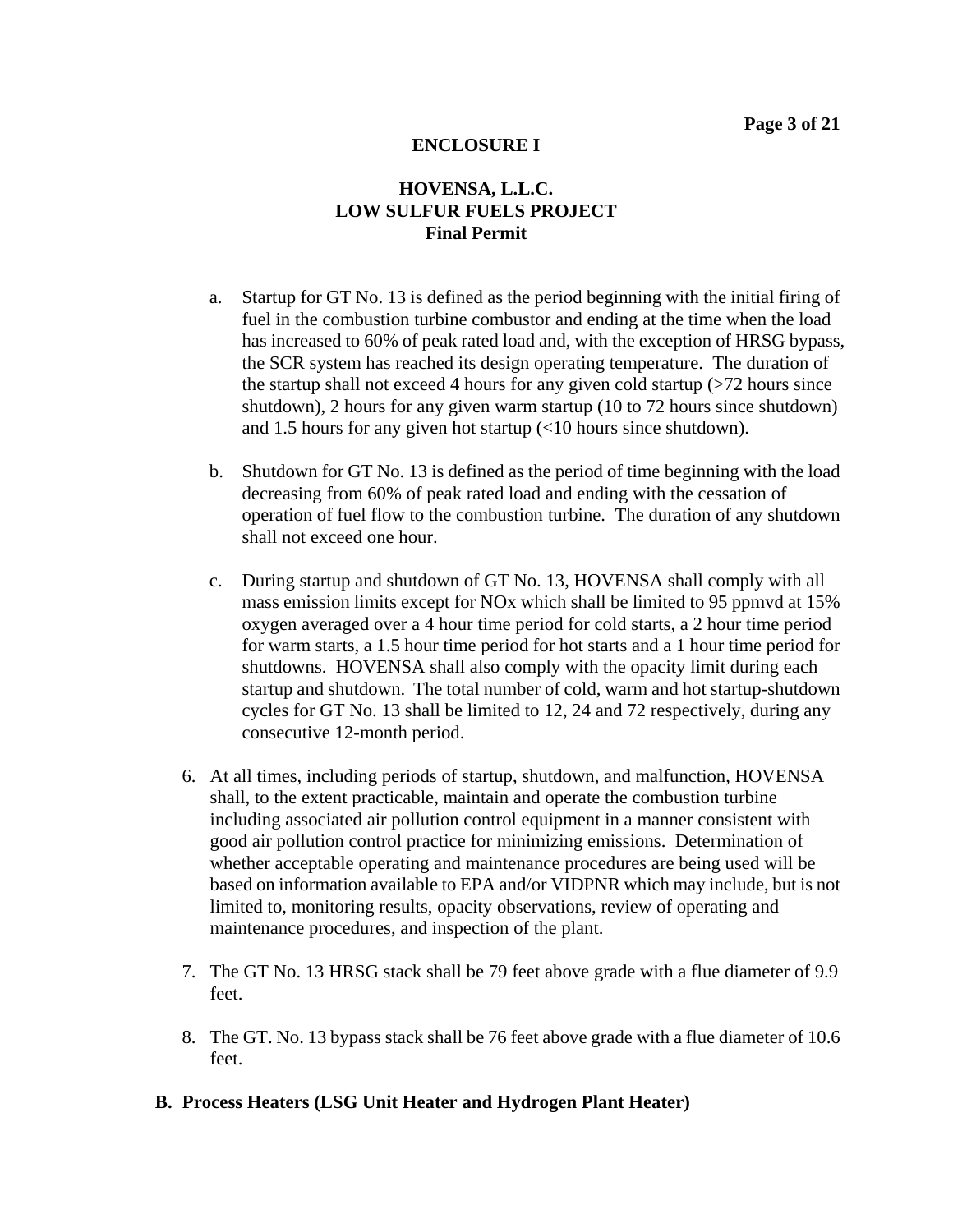- 1. The LSG unit heater shall have a maximum design heat input rate of 87.3 million British Thermal Units per hour (mmBtu/hr) based on the higher heating value (HHV) of the fuel.
- 2. Start-up of the LSG Unit heater shall not commence until the existing compressor engines in the Nos. 2 and 4 Distillate Desulfurizer Units (C-800A, C-800B, C-800C, C-2201A, C-2201B, and C-2201C) are permanently removed from service.
- 3. The LSG Unit heater shall be equipped with ultra low  $NO<sub>x</sub>$  burners and SCR to control  $NO<sub>x</sub>$  emissions. These control devices shall be utilized at all times the heater is operating except during startup and shutdown.
- 4. The Hydrogen Plant heater shall have a maximum design heat input rate of 259.4 million British Thermal Units per hour (mmBtu/hr), HHV.
- 5. Start-up of the Hydrogen Plant heater shall not commence until the existing compressor engines in the Nos. 2 and 4 Distillate Desulfurizer Units (C-800A, C-800B, C-800C, C-2201A, C-2201B, and C-2201C) are permanently removed from service.
- 6. HOVENSA shall utilize ultra low  $NO_x$  burners and SCR to control  $NO_x$  emissions from the Hydrogen Plant heater at all times except during startup and shutdown. Placement of the SCR control should be downstream of the low  $NO<sub>x</sub>$  burners.
- 7. For the purpose of this PSD permit, startup and shutdown for the Hydrogen Plant heater and LSG Unit heater shall be defined as:
	- a. Startup shall be defined as the initial firing of the equipment after its refractory dry-out operation has been completed and ending at the time when the inlet temperature to the SCR has been maintained at  $600^{\circ}$ F or above for a period of two hours.
	- b. Shutdown is defined as the period of time beginning with the SCR inlet temperature falling below  $600^{\circ}$ F and ending with the cessation of fuel firing in the unit's burners.
- 8. On and after the date of initial performance testing required by this permit the total number of startup cycles for the Hydrogen Plant heater shall not exceed 12 starts during any consecutive 365 day rolling period. The duration of each startup and shutdown shall not exceed 24 hours and 6 hours, respectively.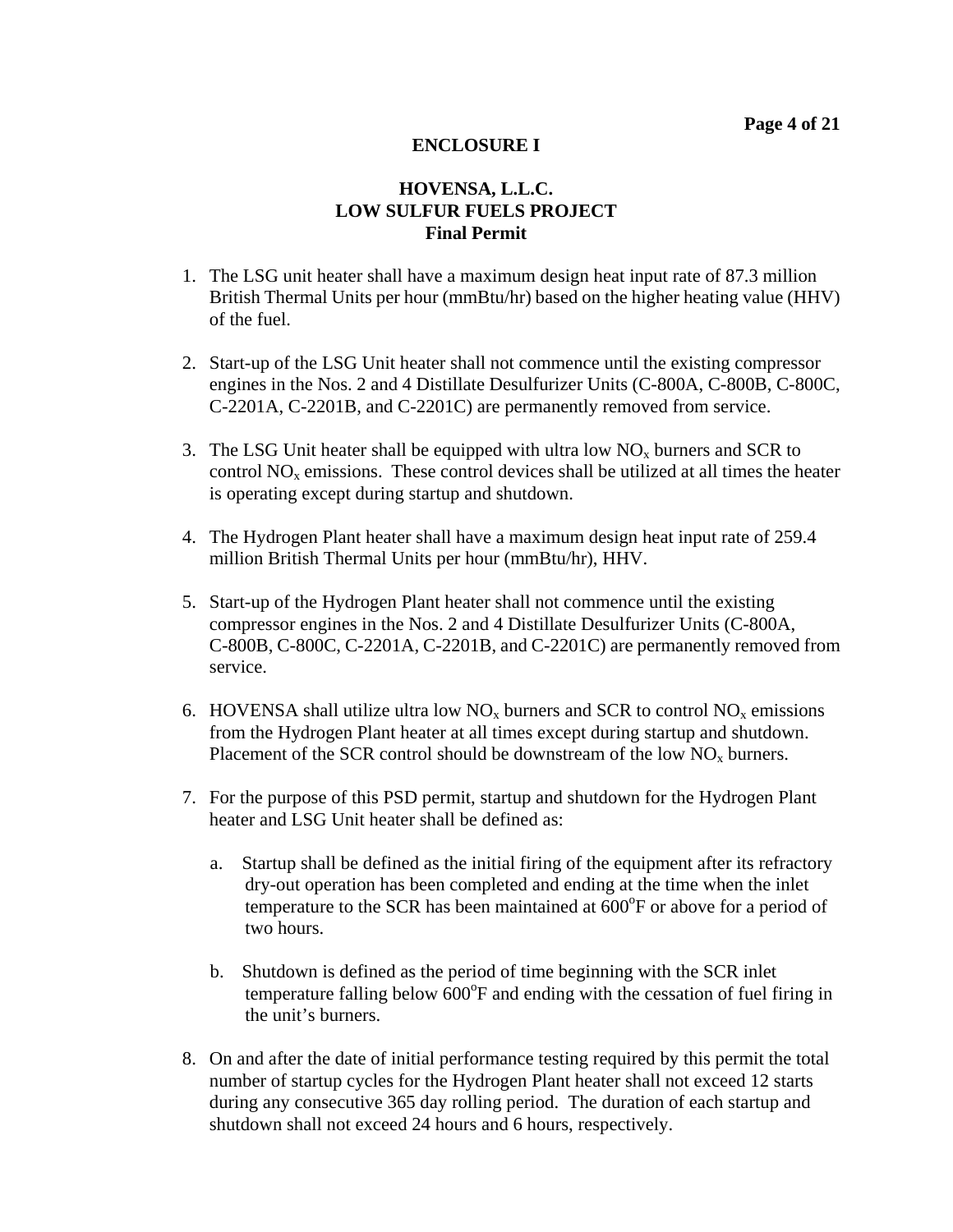# **HOVENSA, L.L.C. LOW SULFUR FUELS PROJECT Final Permit**

- 9. On and after the date of initial performance testing required by this permit the total number of startup cycles for the LSG Unit heater shall not exceed 12 starts during any consecutive 365 day rolling period. The duration of each startup and shutdown shall not exceed 76 hours and 24 hours, respectively.
- 10. Exhaust gases from the LSG unit heater shall be directed to a single stack that rises 212.8 feet above grade with a flue diameter of 4.8 feet.
- 11. Exhaust gases from the hydrogen plant heater shall be directed to a single stack 65.6 feet above grade with a flue diameter of 4.3 feet.

#### **C. Fluid Catalytic Cracking Unit (FCCU) Complex**

- 1. The maximum annual throughput to the FCCU shall not exceed 58,400,000 barrels as calculated on a 365-day rolling basis.
- 2. The maximum daily throughput to the FCCU shall not exceed 165,000 barrels per calendar day.
- 3. The maximum coke burn-off rate shall be limited to 115,500 pounds per hour.

#### **VII. Fuel Requirements**

#### **A. GT No. 13 and Duct Burner**

- 1. GT No. 13 shall only burn refinery gas and/or LPG and/or distillate oil.
- 2. The duct burner associated with GT No. 13 shall only burn refinery gas and/or LPG as fuel.
- 3. The refinery gas and LPG burned in GT No. 13 and the duct burner shall have a maximum hydrogen sulfide content of 0.1 grains per dry standard cubic foot (gr/dscf) averaged over any 3-hour period and 75 ppmvd averaged over any 24-hour period.
- 4. The sulfur content of the distillate oil burned in GT No. 13 shall not exceed 0.05 percent by weight.
- 5. The maximum amount of distillate oil burned in GT No. 13 shall not exceed 74,947 barrels during any consecutive 12-month period.

## **B. Process Heaters (LSG Unit Heater and Hydrogen Plant Heater)**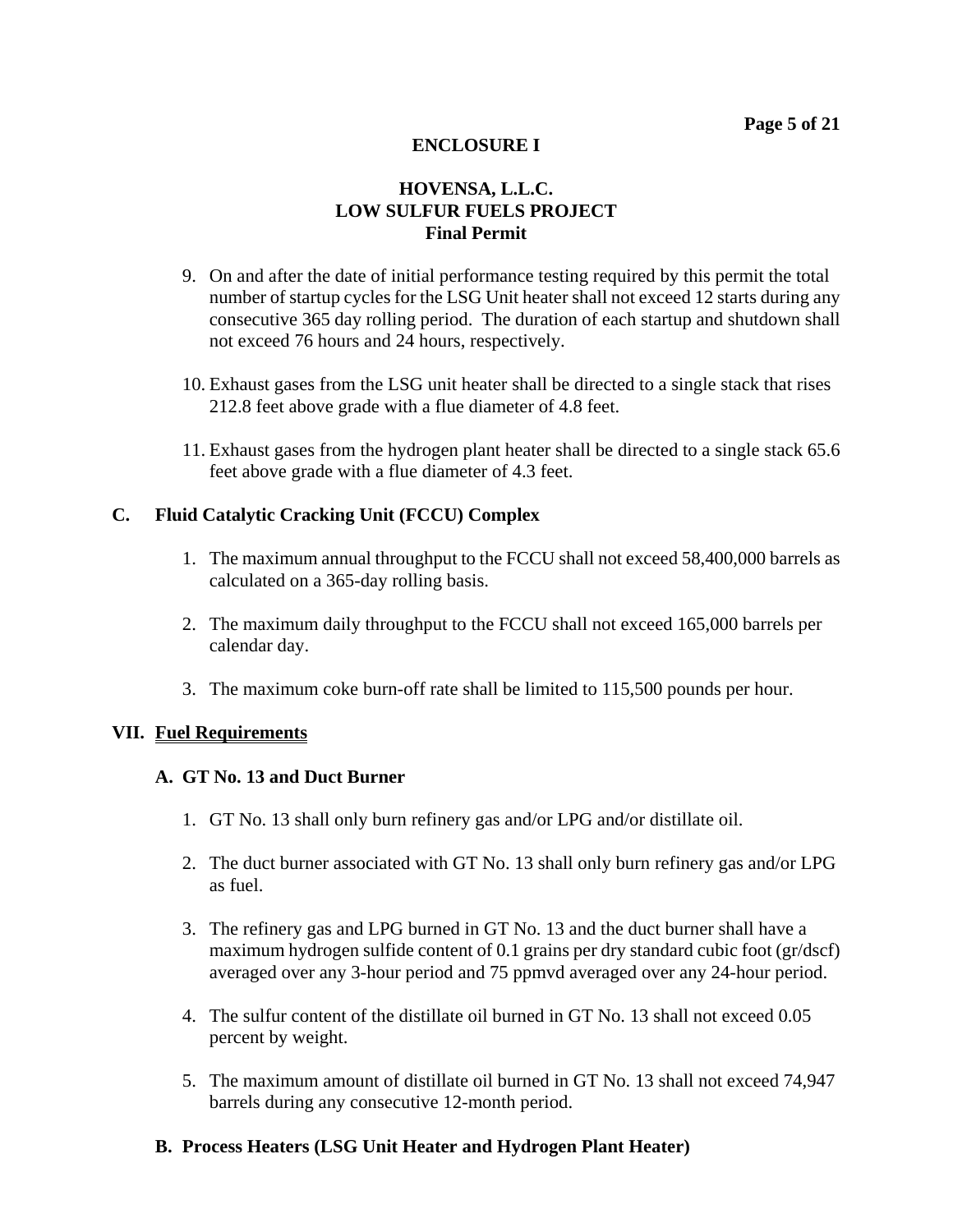# **HOVENSA, L.L.C. LOW SULFUR FUELS PROJECT Final Permit**

- 1. The LSG unit heater shall only burn refinery gas and/or LPG with a maximum hydrogen sulfide content of 0.1 grains per dry standard cubic foot (gr/dscf) averaged over any 3-hour period and 75 ppmvd averaged over any 24-hour period.
- 2. The Hydrogen Plant heater shall be limited to burning refinery gas, LPG and/or purge gas with a maximum hydrogen sulfide content of 0.1 grains per dry standard cubic foot (gr/dscf) averaged over any 3-hour period and 75 ppmvd averaged over any 24-hour period.

## **C. Fluid Catalytic Cracking Unit (FCCU) Complex**

1. The FCCU shall only use low sulfur content feedstock with a maximum sulfur content of 0.6 percent by weight. *(effective date: 12/12/97)*

#### **VIII. Emission Limitations**

#### **A. GT No. 13 and Duct Burner**

- 1. Particulate Matter (PM)
	- a. The gas fired mass emission rate of PM in the exhaust gas during supplemental firing of the HRSG shall not exceed 20.5 lb/hr and 0.033 lb/mmBtu.
	- b. The gas fired mass emission rate of PM in the exhaust gas with no supplemental firing of the HRSG shall not exceed 3.4 lb/hr and 0.0096 lb/mmBtu.
	- c. The oil fired mass emission rate of PM in the exhaust gas during supplemental firing of the HRSG shall not exceed 33 lb/hr and 0.053 lb/mmBtu.
	- d. The oil fired mass emission rate of PM in the exhaust gas with no supplemental firing of the HRSG shall not exceed 7.5 lb/hr and 0.021 lb/mmBtu.
- 2. Particulate Matter with an aerodynamic diameter of less than or equal to 10 micrometers (PM-10)
	- a. The gas fired mass emission rate of PM-10 in the exhaust gas during supplemental firing of the HRSG shall not exceed 22.9 lb/hr and 0.037 lb/mmBtu.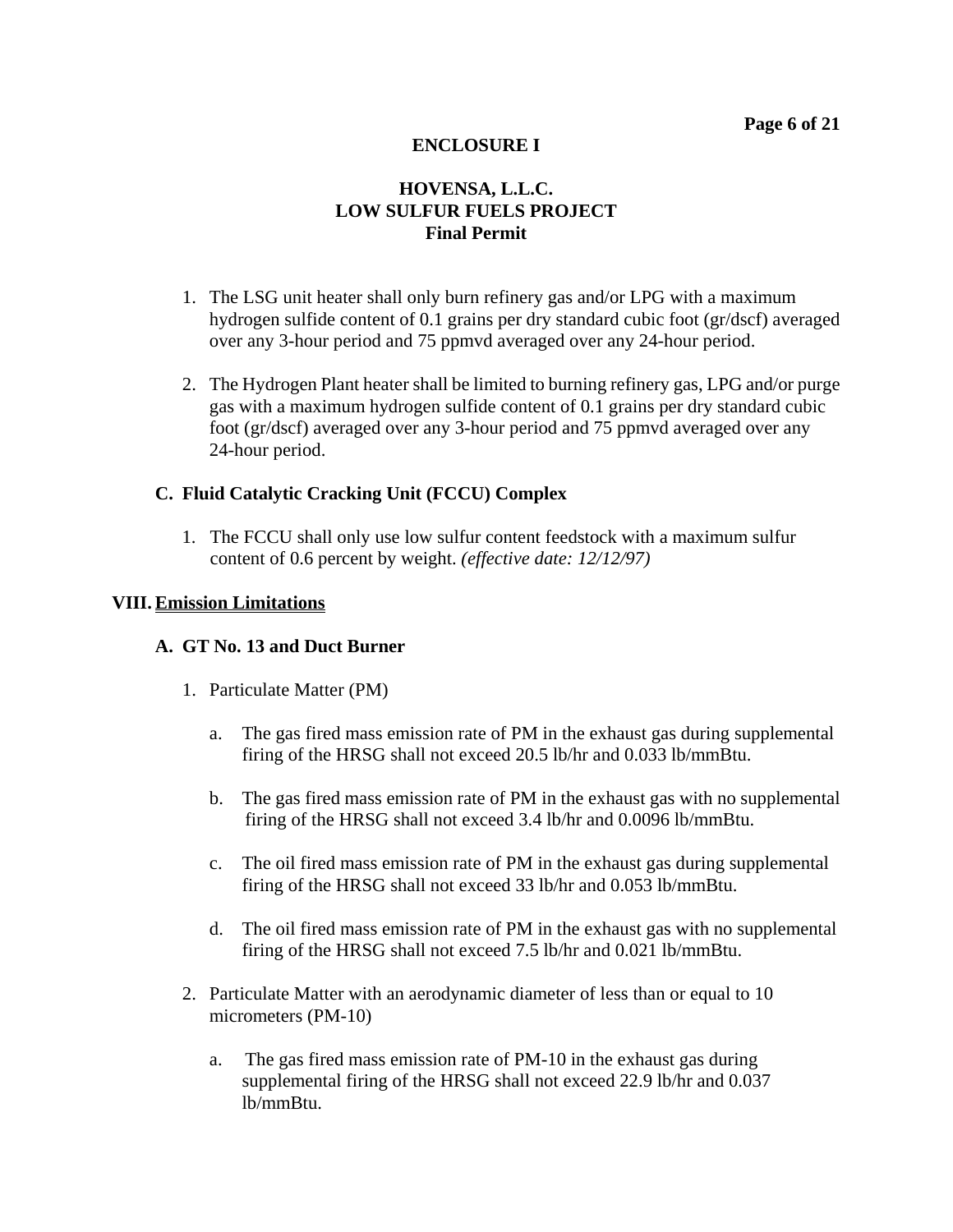- b. The gas fired mass emission rate of PM-10 in the exhaust gas with no supplemental firing of the HRSG shall not exceed 5.8 lb/hr and 0.016 lb/mmBtu.
- c. The oil fired mass emission rate of PM-10 in the exhaust gas during supplemental firing of the HRSG shall not exceed 41.0 lb/hr and 0.066 lb/mmBtu.
- d. The oil fired mass emission rate of PM-10 in the exhaust gas with no supplemental firing of the HRSG shall not exceed 15.4 lb/hr and 0.043 lb/mmBtu.
- 3. Within 120 days after achieving normal operation of GT No. 13, HOVENSA shall perform PM and PM-10 testing in GT No. 13 using EPA Reference Method 5 for PM and Methods 201A and 202 for PM-10. Within 60 days of performing the test, HOVENSA shall submit a test report to EPA and propose new PM/PM-10 limits which will be less than or equal to the values identified in Sections VIII.A.1. and VIII.A.2. of this permit. Upon approval, and if applicable, EPA will administratively amend this permit to reflect the new limit(s).
- 4. Sulfur Dioxide  $(SO<sub>2</sub>)$ 
	- a. The gas fired mass emission rate of  $SO<sub>2</sub>$  in the exhaust gas during supplemental firing of the HRSG shall not exceed 15.0 lb/hr and 0.024 lb/mmBtu averaged over any 3-hour period and 6.9 lb/hr and 0.011 lb/mmBtu averaged over any 24-hour period.
	- b. The gas fired mass emission rate of  $SO<sub>2</sub>$  in the exhaust gas with no supplemental firing of the HRSG shall not exceed 8.5 lb/hr and 0.024 lb/mmBtu averaged over any 3-hour period and 3.9 lb/hr and 0.011 lb/mmBtu averaged over any 24-hour period.
	- c. The oil fired mass emission rate of  $SO<sub>2</sub>$  in the exhaust gas during supplemental firing of the HRSG shall not exceed 25.4 lb/hr and 0.041 lb/mmBtu averaged over any 3-hour period and 21.9 lb/hr and 0.035 lb/mmBtu averaged over any 24-hour period.
	- d. The oil fired mass emission rate of  $SO<sub>2</sub>$  in the exhaust gas with no supplemental firing of the HRSG shall not exceed 18.9 lb/hr and 0.053 lb/mmBtu averaged over any 3-hour period.
- 5. Oxides of Nitrogen  $(NO<sub>x</sub>)$  (3-hour rolling average)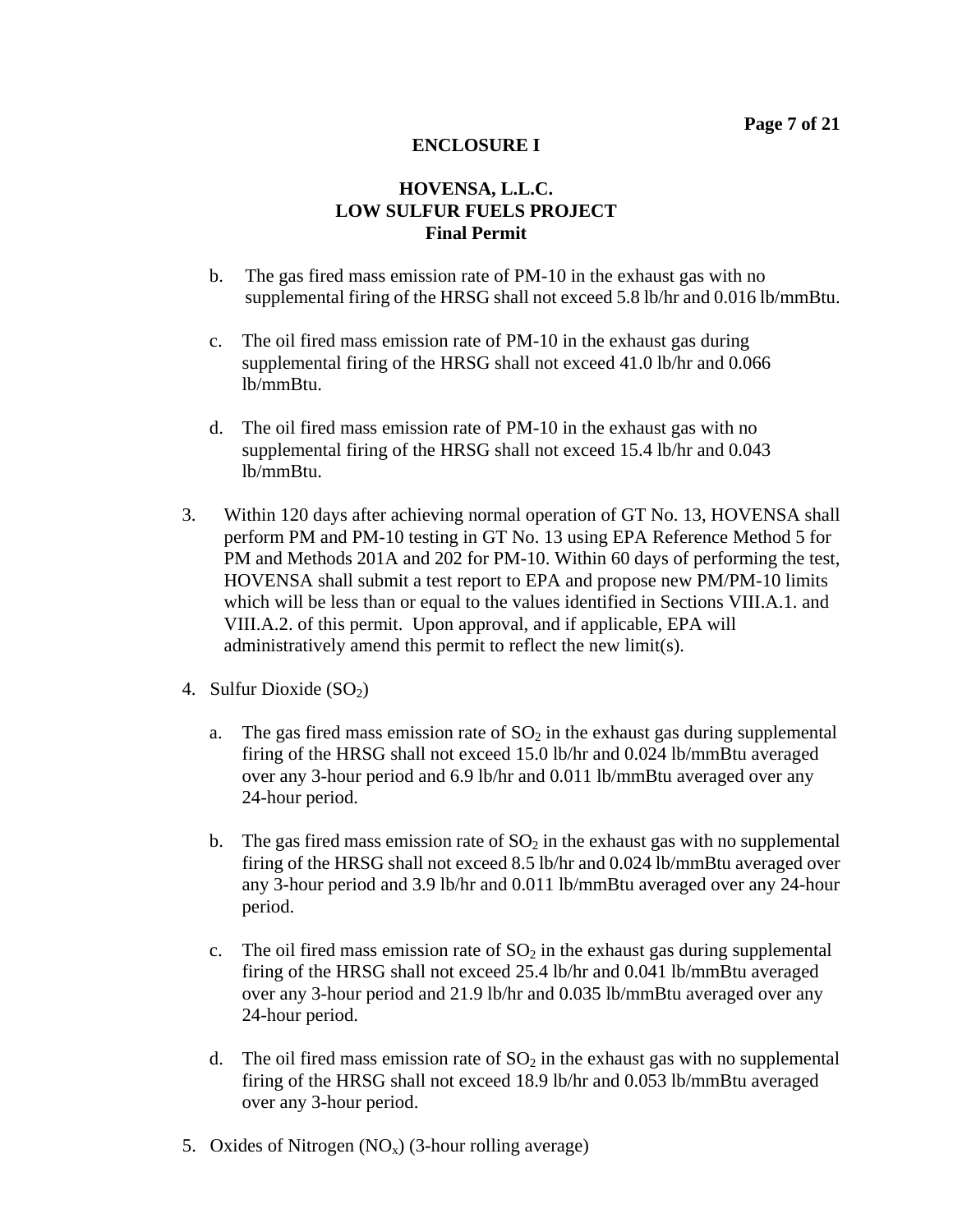# **HOVENSA, L.L.C. LOW SULFUR FUELS PROJECT Final Permit**

- a. The concentration of  $NO_x$  in the exhaust gas during gaseous fuel firing shall not exceed 13 parts-per-million by volume on a dry basis (ppmvd), corrected to 15% oxygen and 0.0497 lbs/mmBtu.
- b. The concentration of  $NO<sub>x</sub>$  in the exhaust gas during fuel oil firing shall not exceed 20 ppmvd, corrected to 15% oxygen and 0.0761 lbs/mmBtu
- c. HOVENSA shall conduct a performance demonstration study of the SCR system to determine the lowest  $NO<sub>x</sub>$  concentration from GT No. 13 and the associated duct burner that is feasible. Such study shall commence immediately after the initial performance test for  $NO<sub>x</sub>$  and shall be completed within 18 months. Within 60 days of study completion, HOVENSA shall submit a report with the results of the demonstration and propose a new  $NO<sub>X</sub>$  limit which will be less than or equal to the limits established above in VIII.A.5 b. If approved by EPA, EPA will administratively amend this permit to reflect the new  $NO<sub>X</sub>$  limit(s). If EPA determines that a lower limit is appropriate, EPA will repropose the permit for purposes of modifying this condition.
- d. The concentration of  $NO<sub>X</sub>$  in the exhaust gas during periods when the HRSG is bypassed shall not exceed 42 ppmvd, corrected to 15% oxygen and 0.1601 lbs/mmBtu.
- 6. Sulfuric Acid Mist  $(H<sub>2</sub>SO<sub>4</sub>)$ 
	- a. The mass emission rate of  $H_2SO_4$  in the exhaust gas during gaseous fuel firing shall not exceed 14.5 lb/hr and 0.023 lb/mmBtu.
	- b. The mass emission rate of  $H_2SO_4$  in the exhaust gas during oil firing shall not exceed 28.3 lb/hr and 0.045 lb/mmBtu.
- 7. Carbon Monoxide (CO)

Total CO emissions from GT No. 13 and its associated duct burner shall not exceed 196 tons per year as calculated on a 365-day rolling basis.

8. Opacity

Opacity of emissions shall not exceed 10% except for one period of not more than 6 minutes in any 60-minute interval when the opacity shall not exceed 25%.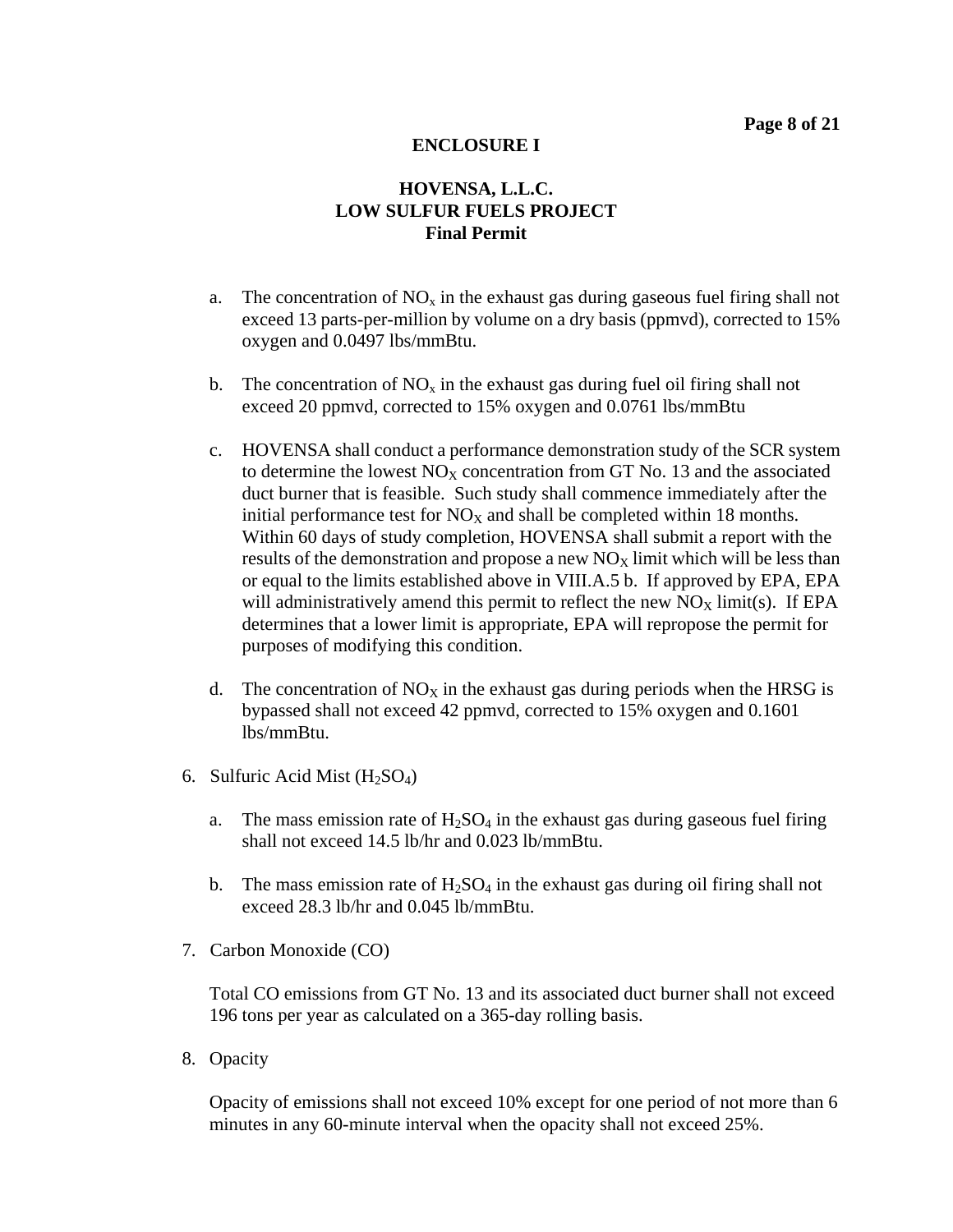## **HOVENSA, L.L.C. LOW SULFUR FUELS PROJECT Final Permit**

#### **B. Process Heaters (LSG Unit Heater and Hydrogen Plant Heater)**

- 1. Particulate Matter/Particulate Matter with an aerodynamic diameter of less than or equal to 10 micrometers (PM/PM-10)
	- a. PM/PM-10 emissions from the LSG Unit heater shall not exceed 0.82 lbs/hr and 3.6 tons/year.
	- b. PM/PM-10 emissions from the Hydrogen Plant heater shall not exceed 3.0 lbs/hr and 13.2 tons/year.
- 2. Sulfur Dioxide  $(SO<sub>2</sub>)$ 
	- a. SO2 emissions from the LSG Unit heater shall not exceed 2.1 lbs/hr averaged over any 3-hour period, 23.0 lbs over any 24-hour period and 4.2 tons/year.
	- b.  $SO_2$  emissions from the Hydrogen Plant heater shall not exceed 6.2 lbs/hr averaged over any 3-hour period, 68.5 lbs over any 24-hour period and 12.5 tons/year.
- 3. Oxides of Nitrogen  $(NO<sub>x</sub>)$ 
	- a. NOx emissions from the LSG Unit heater shall not exceed 0.61 lbs/hr and 0.007 lb/mmBtu averaged over any 3-hour period, 2.4 lbs/hr during periods of SCR system startup and shutdown, and 2.7 tons/year as calculated on a 365-day rolling basis.
	- b.  $NO<sub>x</sub>$  emissions from the Hydrogen Plant heater shall not exceed 2.2 lbs/hr and 0.0085 lb/mmBtu averaged over any 3-hour period, 10.4 lbs/hr and 0.04 lb/mmBtu during periods of SCR system startup and shutdown.
	- c. Annual  $NO<sub>X</sub>$  emissions from the Hydrogen Plant heater shall not exceed 9.6 tons/year as calculated on a 365-day rolling basis.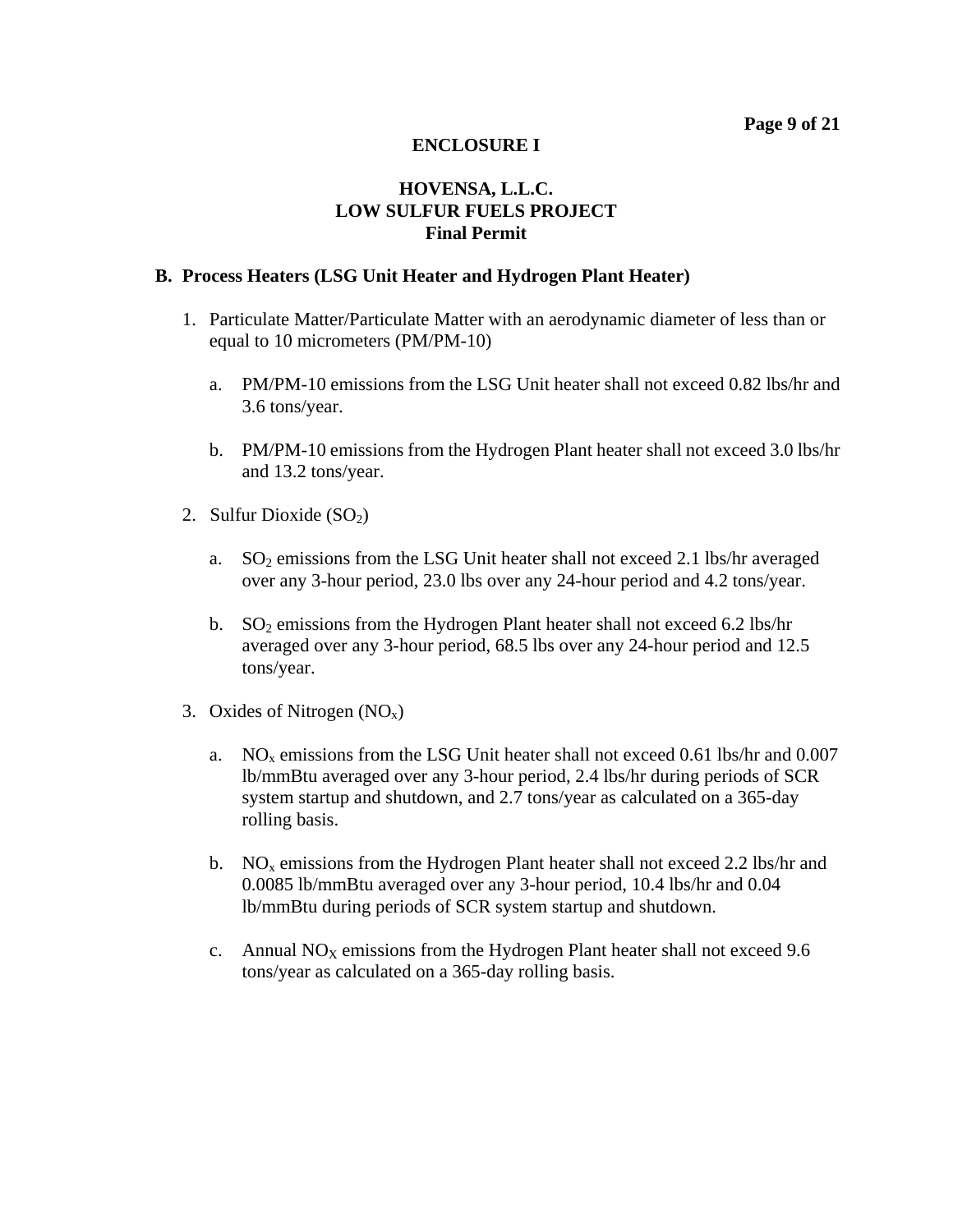## **HOVENSA, L.L.C. LOW SULFUR FUELS PROJECT Final Permit**

- 4. Carbon Monoxide (CO)
	- a. CO emissions from the LSG Unit heater shall not exceed 0.04 lb/mmBtu averaged over any 365-day period.
	- b. CO emissions from the Hydrogen Plant heater shall not exceed 0.04 lb/mmBtu averaged over any 365-day period.

## **C. Fluid Catalytic Cracking Unit (FCCU) Complex**

1. Particulate Matter (PM)

PM emissions shall not exceed 0.5 pound per 1,000 pounds of coke burn-off, 57.75 lbs/hr and 252.9 tons/year.

2. Particulate Matter with an aerodynamic diameter of less than or equal to 10 micrometers (PM-10)

PM-10 emissions from the FCCU regenerator exhaust shall not exceed 1.0 pound per 1,000 pounds of coke burn-off, 115.5 lbs/hr and 505.9 tons/year.

- 3. Sulfur Dioxide  $(SO<sub>2</sub>)$ 
	- a. The concentration of  $SO_2$  in the FCCU stack shall not exceed 16 ppmv on a dry basis, corrected to 0% oxygen, when averaged over any consecutive 365-day period.
	- b. The concentration of  $SO_2$  in the FCCU stack shall not exceed 25 ppmv on a dry basis, corrected to 0% oxygen, when averaged over any consecutive 7-day period.
	- c. The venturi scrubber must reduce  $SO_2$  emissions to the atmosphere by at least 90%. *(effective date: 12/12/97)*
	- d. The emission rate of  $SO<sub>2</sub>$  from the FCCU shall not exceed 214.9 lb/hr on a rolling 3-hour basis and 237 tons/year during each consecutive 12-month period.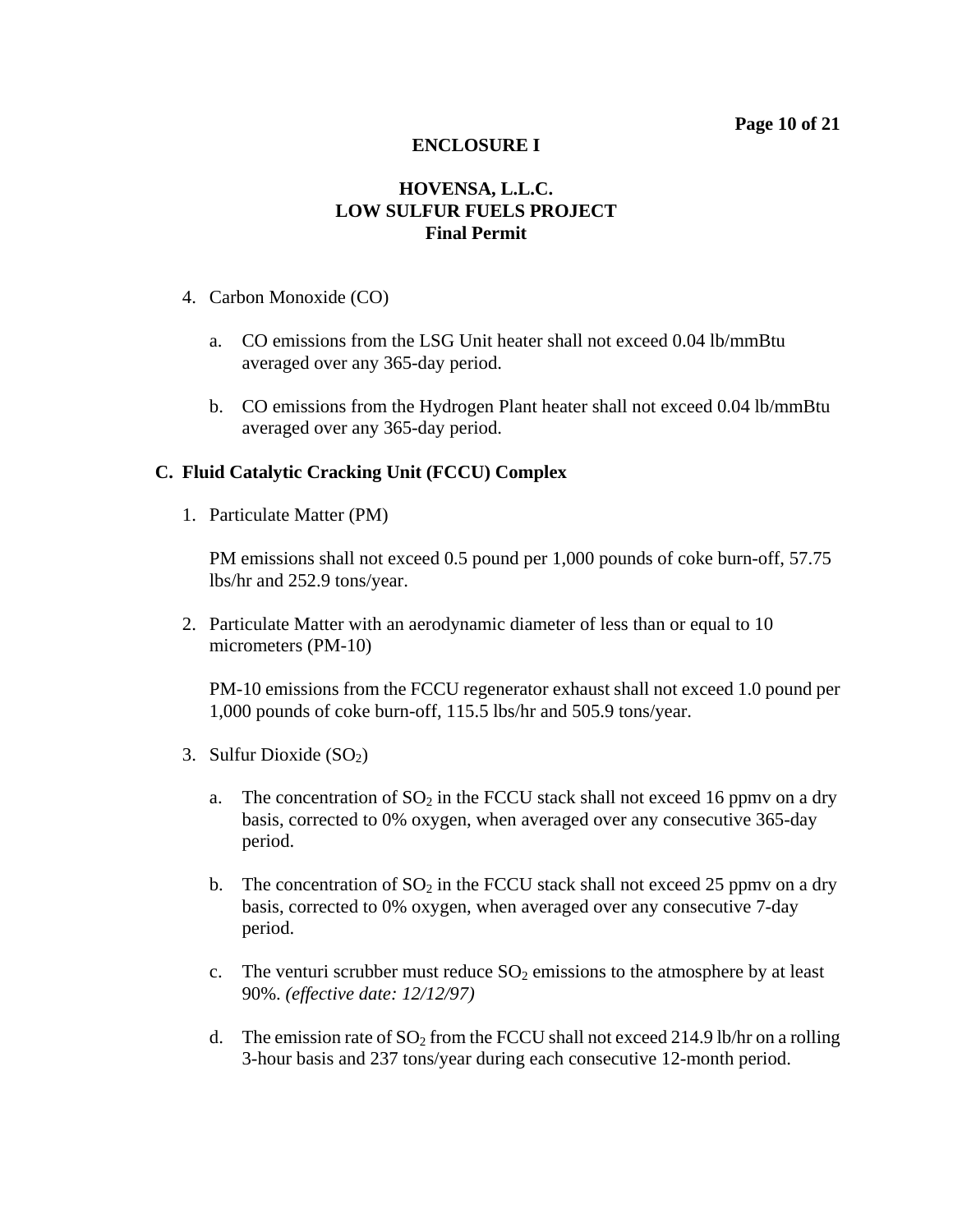- 4. Oxides of Nitrogen  $(NO<sub>x</sub>)$ 
	- a. The maximum concentration of  $NO<sub>X</sub>$  in the FCCU exhaust, as determined by continuous monitoring, shall not exceed 25 ppmvd corrected to 0% oxygen, when averaged over any consecutive 365-day period.
	- b. The emission rate of  $NO<sub>X</sub>$  from the FCCU shall not exceed 266 tons per year.
- 5. Carbon Monoxide (CO)
	- a. HOVENSA shall limit CO emissions to 432 ppmv on a dry basis corrected to 7% oxygen, as determined by continuous monitoring. *(effective date: 12/12/97)*
	- b. For any 1-hour period the emission rate of CO from the FCCU shall not exceed 738.6 pounds per hour and 3235.0 tons per year. *(effective date: 12/12/97)*
- 6. Volatile Organic Compounds (VOC)
	- a. HOVENSA shall limit VOC emissions to 20 ppmv on a dry basis corrected to 7% oxygen, 12.1 pounds per hour and 52.7 tons per year. *(effective date: 12/12/97)*
	- b. EPA reserves the right to require continuous emission monitoring for VOC. *(effective date: 12/12/97)*
- 7. Opacity
	- a. HOVENSA shall assure efficient scrubber operation by measuring and maintaining the pressure drop across the venturi scrubber throat. *(effective date: 12/12/97)*
	- b. The average opacity as measured by a visual observation shall not exceed 20 percent, except for one six minute period in any one-hour. *(effective date: 12/12/97)*
- 8. The FCCU is exempt from the concentration limits for CO and VOC, as described above, for a maximum of 8-hours during startup of the unit. This exemption shall be afforded 3 times per year (based on a 365-day rolling average). Startup of the FCCU begins with the introduction of feed to the reactor and concludes when a stable regenerator combustion temperature of 1,280 degrees Fahrenheit has been achieved. *(effective date: 12/12/97)*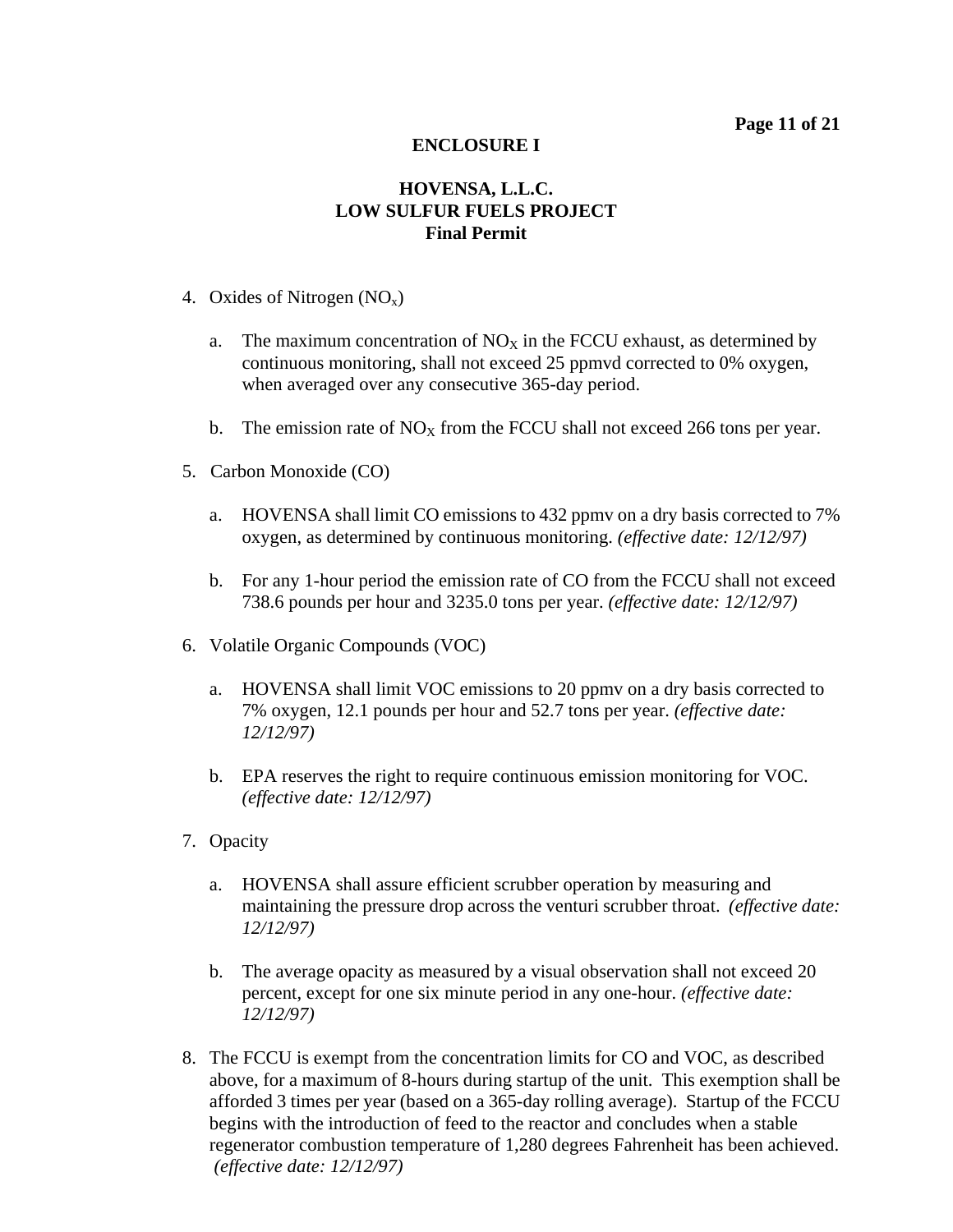# **HOVENSA, L.L.C. LOW SULFUR FUELS PROJECT Final Permit**

#### **IX. Pollution Control Equipment and Opacity Measurement**

- 1. Each unit shall continuously operate in accordance with its design specified parameters. This includes continuously operating all proposed control devices in a manner consistent with good air pollution control practice for minimizing emissions.
- 2. For GT No. 13, HOVENSA shall install and continuously operate (except during startup and shutdown periods) a steam injection system and monitor the steam to fuel ratio to ensure proper control of  $NO<sub>x</sub>$  emissions. In addition to steam injection, when the HRSG is operating, HOVENSA shall operate a Selective Catalytic Reduction (SCR) system for  $NO<sub>x</sub>$  control except during startup and shutdown. The duct burner associated with GT No. 13 shall utilize low  $NO<sub>X</sub>$  burner(s) and SCR to control  $NO<sub>X</sub>$  emissions.
- 3. HOVENSA shall install and continuously operate ultra low  $NO<sub>X</sub>$  burners and SCR to control  $NO<sub>X</sub>$  emissions from the LSG Unit Heater at all times except during startup and shutdown.
- 4. HOVENSA shall install and utilize ultra low  $NO<sub>X</sub>$  burners and SCR to control  $NO<sub>X</sub>$ emissions from the Hydrogen Plant Heater at all times except during startup and shutdown.
- 5. While firing gaseous fuels, HOVENSA shall conduct monthly opacity observations at the turbine's and heaters' emission points in accordance with 40 CFR Part 60, Method 9. The opacity observations shall be made at the point of greatest opacity in that portion of the plume where condensed water vapor is not present. Alternatively, HOVENSA may install and operate a Continuous Opacity Monitoring System that meets the requirements of 40 CFR Part 60.
- 6. While firing distillate fuel oil, HOVENSA shall conduct daily opacity observations at the turbine's and heaters' emission points in accordance with 40 CFR Part 60, Method 9. The opacity observations shall be made at the point of greatest opacity in that portion of the plume where condensed water vapor is not present. Alternatively, HOVENSA may install and operate a Continuous Opacity Monitoring System that meets the requirements of 40 CFR Part 60.

#### **X. Continuous Emission Monitoring (CEM) Requirements**

1. The FCCU complex shall be equipped with operable continuous emission monitors to measure the following pollutants and/or operating parameters:  $CO$ ,  $O_2$ ,  $NO<sub>X</sub>$ ,  $SO<sub>2</sub>$  (inlet and outlet of the venturi gas scrubber), regenerator temperature and pressure across the venturi scrubber throat. These monitors must comply with EPA performance and siting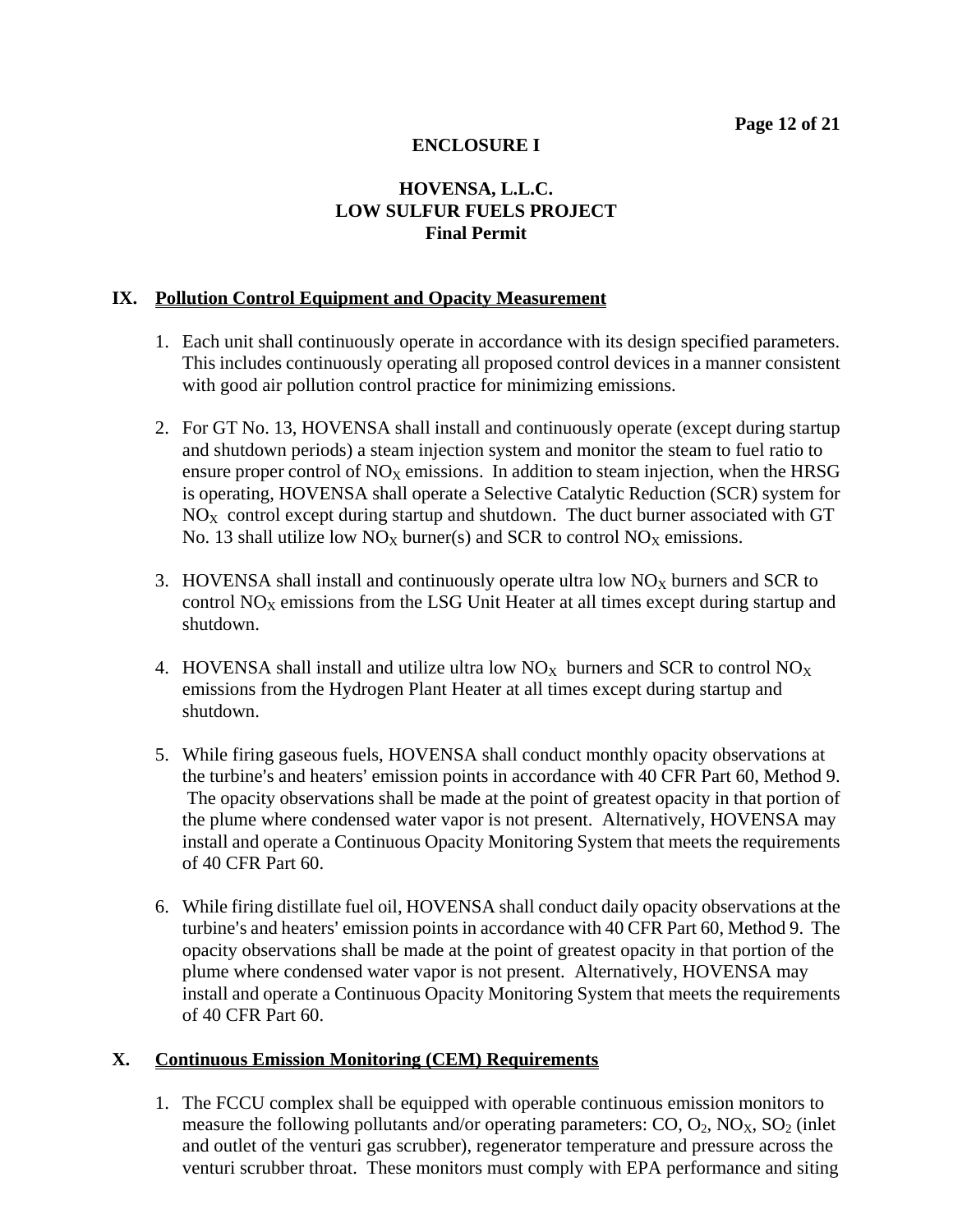# **HOVENSA, L.L.C. LOW SULFUR FUELS PROJECT Final Permit**

specifications pursuant to 40 CFR Part 60, Appendix B, Performance Specifications 1-4. EPA reserves the right to require the auditing of the CEMS by independent agents. *(effective date: 12/12/97)*

- 2. The FCCU coke burn-off rate shall be calculated from the FCCU regenerator flue gas composition. The flue gas will be analyzed daily by EPA RM 3/3A or an equivalent analytical method approved by EPA. The flue gas will be analyzed for the following parameters:  $CO$ ,  $CO_2$ ,  $O_2$  and inerts  $(Ar, N_2)$ . The water content will be determined by a psychrometric chart. This data shall be input to the unit's computer and be used to calculate the coke burn-off rate by the following steps:
	- a. Continuously measure the air flow to the regenerator.
	- b. Calculate dry air flow rate with psychrometric chart.
	- c. Adjust the regenerator flue gas oxygen analysis for argon (if gc method used). Argon is inert and should not be included in the oxygen balance calculations (see step e. below)
	- d. Calculate the coke carbon content by knowing that 1 mol carbon is burned for each mol of  $CO$  or  $CO<sub>2</sub>$  produced. The  $CO$  and  $CO<sub>2</sub>$  concentrations are determined daily by analysis of flue gas.
	- e. Calculate coke hydrogen content by an oxygen balance between the regenerator air concentration and the flue gas excess oxygen content.
	- f. Calculate the hourly coke burn-off rate by adding the coke carbon and hydrogen contents. The daily average coke burn-off shall be calculated and reported as a rolling average for any 24-hour period. *(effective date : 12/12/97)*
- 3. Prior to conducting the initial performance tests required by Section XI of this permit and thereafter, HOVENSA shall install, calibrate, maintain, and operate a CEM to measure and record stack gas carbon monoxide concentrations from GT No. 13. The system shall meet all applicable EPA monitoring performance specifications (including but not limited to 40 CFR Part 60.13 and 40 CFR Part 60, Appendix B, Performance Specifications 4, and Appendix F).
- 4. Prior to conducting the initial performance tests required by Section XI of this permit and thereafter, HOVENSA shall install, calibrate, maintain, and operate a CEM to measure and record stack gas  $NO<sub>x</sub>$  (as measured as  $NO<sub>2</sub>$ ) concentrations on the GT No. 13/HRSG stack, the LSG unit heater stack and the Hydrogen Plant heater stack. These systems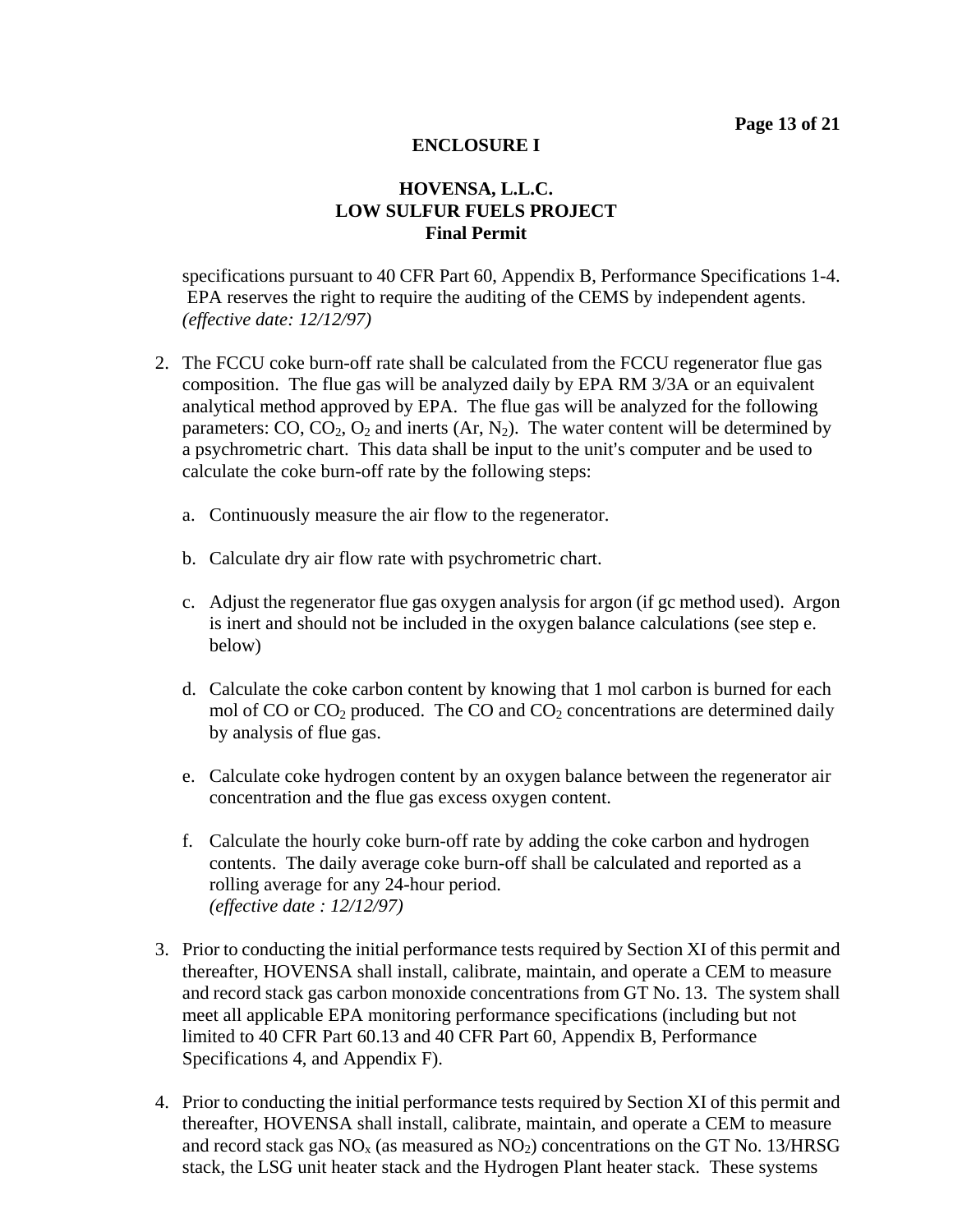# **HOVENSA, L.L.C. LOW SULFUR FUELS PROJECT Final Permit**

shall meet all applicable EPA monitoring performance specifications (including but not limited to 40 CFR Part 60.13 and 40 CFR Part 60, Appendix B, Performance Specification 2, and Appendix F).

- 5. Prior to conducting the initial performance tests required by Section XI of this permit and thereafter, HOVENSA shall install, calibrate, maintain, and operate a continuous monitoring system to measure and record fuel flow rate and steam to fuel ratios from the combustion turbine. These systems shall meet all applicable EPA monitoring performance specifications.
- 6. Not less than 90 days prior to the date of startup of the combustion turbine, HOVENSA shall submit a written report to EPA of a Quality Assurance Project Plan for the certification of the combustion turbine's monitoring systems. Performance evaluation of the monitoring systems may not begin until the Quality Assurance Project Plan has been approved by EPA.
- 7. HOVENSA shall conduct performance evaluations of the continuous monitoring systems during the initial performance testings required under this Permit or within 30 days thereafter in accordance with the applicable performance specifications in 40 CFR Part 60, Appendix B, and 40 CFR Part 52, Appendix E. HOVENSA shall notify the Regional Administrator (RA) at least 15 days in advance of the date upon which demonstration of the monitoring system(s) performance will commence.
- 8. HOVENSA shall submit a written report to EPA of the results of all monitor performance specification evaluations conducted on the monitoring system(s) within 60 days of the completion of the tests. The monitoring systems must meet all the requirements of the applicable performance specification test in order for the monitors to be certified.

#### **XI. Performance Testing Requirements**

#### **A. Combustion Units**

1. HOVENSA shall conduct performance tests for GT No. 13, the LSG Unit Heater, and the Hydrogen Plant heater. Within 60 days after achieving the maximum production rate of each unit, but no later than 180 days after initial startup as defined in 40 CFR Part 60.2, and once every five years thereafter (with the exception of those pollutants for which a CEM is required), HOVENSA shall submit the results of the performance tests for PM, PM-10,  $NO_X$ ,  $CO$ ,  $SO_2$  and  $H_2SO_4$ . All performance tests shall be conducted at base load conditions, with and without supplemental firing of the HRSG (for GT No. 13), 60% load conditions and/or other loads specified by EPA.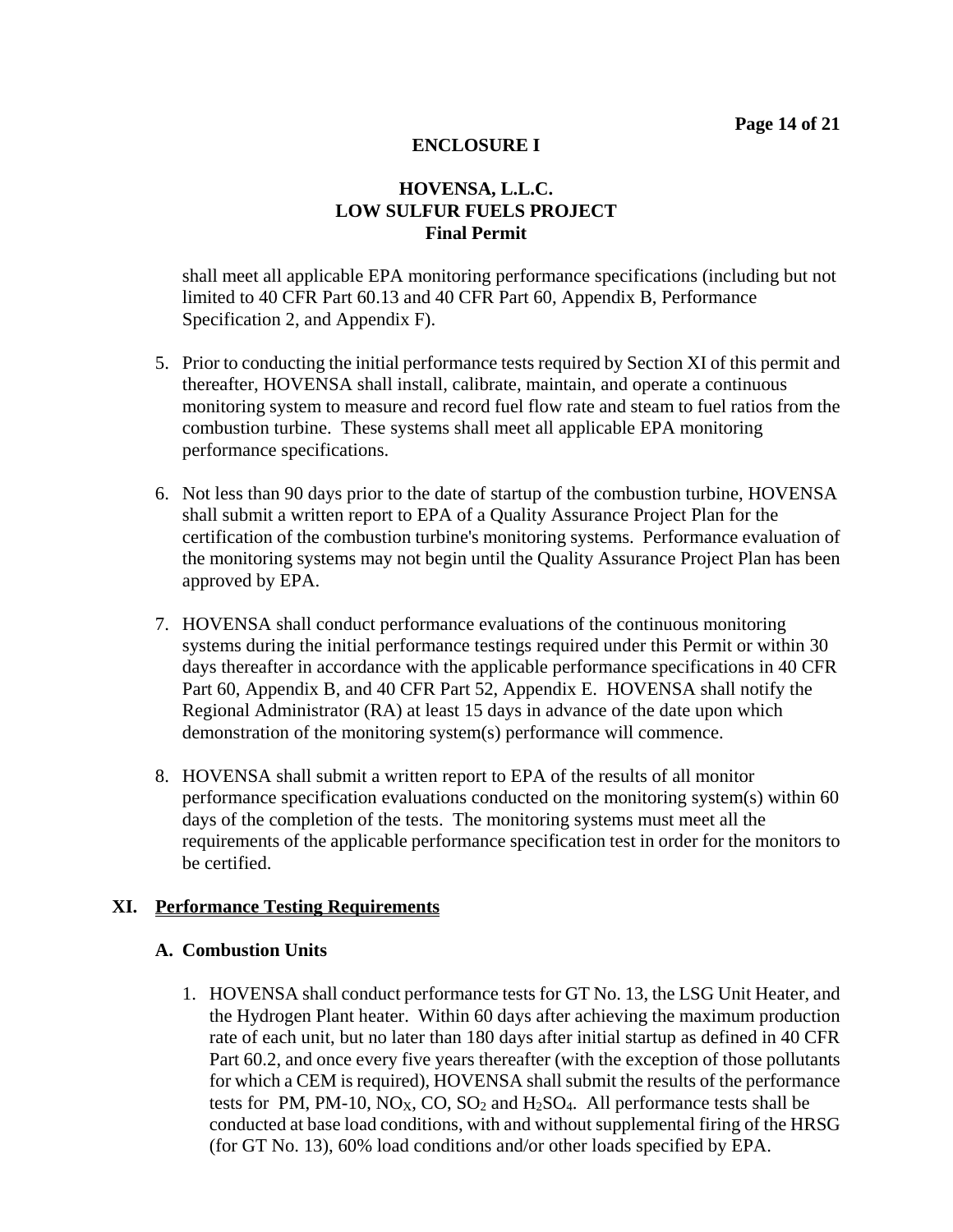- 2. Three test runs shall be conducted for each load condition and compliance for each operating mode shall be based on the average emission rate of these runs.
- 3. At least 60 days prior to actual testing, HOVENSA shall submit to the EPA a Quality Assurance Project Plan detailing methods and procedures to be used during the performance stack testing. A Quality Assurance Project Plan that does not have EPA approval may be grounds to invalidate any test and require a re-test.
- 4. HOVENSA shall use the following test methods, or a test method which would be applicable at the time of the test and detailed in a test protocol approved by EPA:
	- a. Performance tests to determine the stack gas velocity, sample area, volumetric flow rate, molecular composition, excess air of flue gases, and moisture content of flue gas shall be conducted using 40 CFR Part 60, Appendix A, Methods 1, 2, 3, and 4.
	- b. Performance tests for the emissions of PM shall be conducted using 40 CFR Part 60, Appendix A, Method 5.
	- c. Performance tests for the emissions of PM-10 shall be conducted using 40 CFR Part 51, Appendix M, Method 201 (exhaust gas recycle), Method 201A (constant flow rate) or Method 5, and Method 202. PM-10 emissions shall be the sum of noncondensible emissions determined using Method 201, 201A or Method 5 and condensible emissions determined using Method 202.
	- d. Performance tests for the emissions of CO shall be conducted using 40 CFR Part 60, Appendix A, Method 10.
	- e. Performance tests for the emissions of  $NO<sub>x</sub>$  shall be conducted using 40 CFR Part 60, Appendix A, Method 7E.
	- f. Performance tests for the emissions of  $SO_2$  shall be conducted using 40 CFR Part 60, Appendix A, Method 6 or 6C.
	- g. Performance tests for the emissions of  $H_2SO_4$  shall be conducted using 40 CFR Part 60, Appendix A, Method 8.
	- h. Performance tests for the visual determination of the opacity of emissions from the stack shall be conducted using 40 CFR Part 60, Appendix A, Method 9 and the procedures stated in 40 CFR Part 60.11, or using a Continuous Opacity Monitoring system meeting the requirements of 40 CFR Part 60.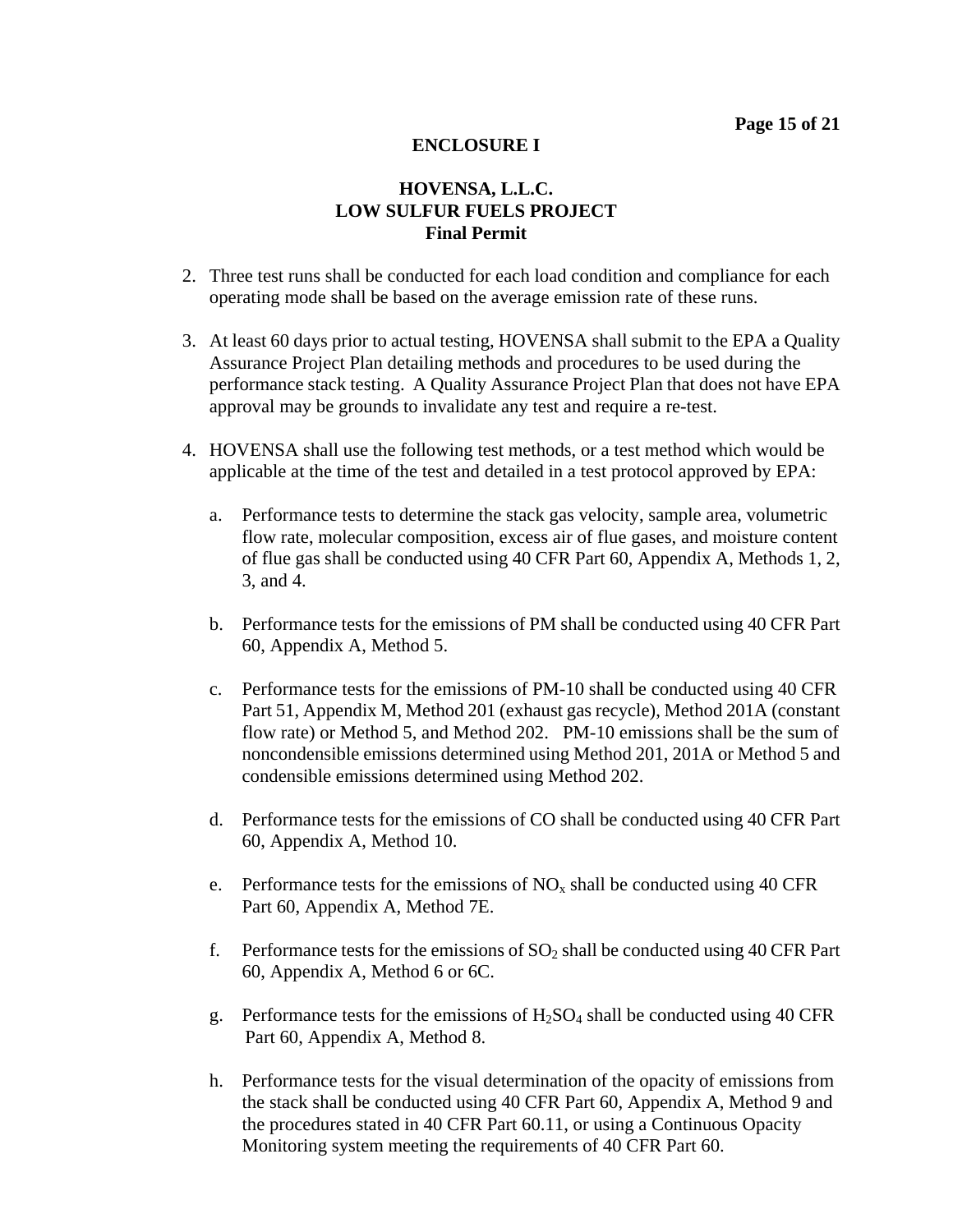# **HOVENSA, L.L.C. LOW SULFUR FUELS PROJECT Final Permit**

- 5. Test results indicating that emissions are below the limits of detection shall be deemed to be in compliance.
- 6. Additional performance tests may be required at the discretion of the EPA or VIDPNR for any or all of the above pollutants.
- 7. For performance test purposes, sampling ports, platforms and access shall be provided by HOVENSA on each unit in accordance with 40 CFR Part 60.8(e).
- 8. HOVENSA shall submit a written report to EPA of the results of all emission testing within 60 days of the completion of the performance test, but in any event, no later than 180 days after initial startup of each unit.
- 9. Operations during periods of startup, shutdown, and malfunction shall not constitute representative conditions for the purpose of a performance test.

#### **B. Fluid Catalytic Cracking Unit (FCCU) Complex**

- 1. Within 60 days after achieving the maximum production rate of the FCCU, but no later than 180 days after the compressor engines in the Nos. 2 and 4 Distillate Desulfurizer Units are permanently removed from service, and once every five years thereafter HOVENSA shall conduct and submit the results of the performance tests for  $SO_2$ , PM and PM-10 in accordance with the following test methods (or a test method which would be applicable at the time of the test and detailed in a test protocol approved by EPA).
	- a. Performance tests for the emissions of  $SO_2$  shall be conducted using 40 CFR Part 60, Method 6 or 6C. Such tests shall be conducted simultaneously, upstream and downstream of the venturi scrubber.
	- b. Performance tests for the emissions of PM shall be conducted using 40 CFR Part 60, Appendix A, Method 5B or 5F.
	- c. Performance tests for the emissions of PM-10 shall be conducted using 40 CFR Part 60, Appendix A, Method 5B or 5F or Method 201 or 201A in Part 51, Appendix M; and Part 51, Appendix M, Method 202. PM-10 emissions shall be the sum of noncondensible emissions determined using Method 5B, 5F, 201 or 201A and condensible emissions determined using Method 202.
	- d. Performance tests for the visual determination of the opacity of emissions from the stack shall be conducted using 40 CFR Part 60, Appendix A, Method 9 and the procedures stated in 40 CFR Part 60.11.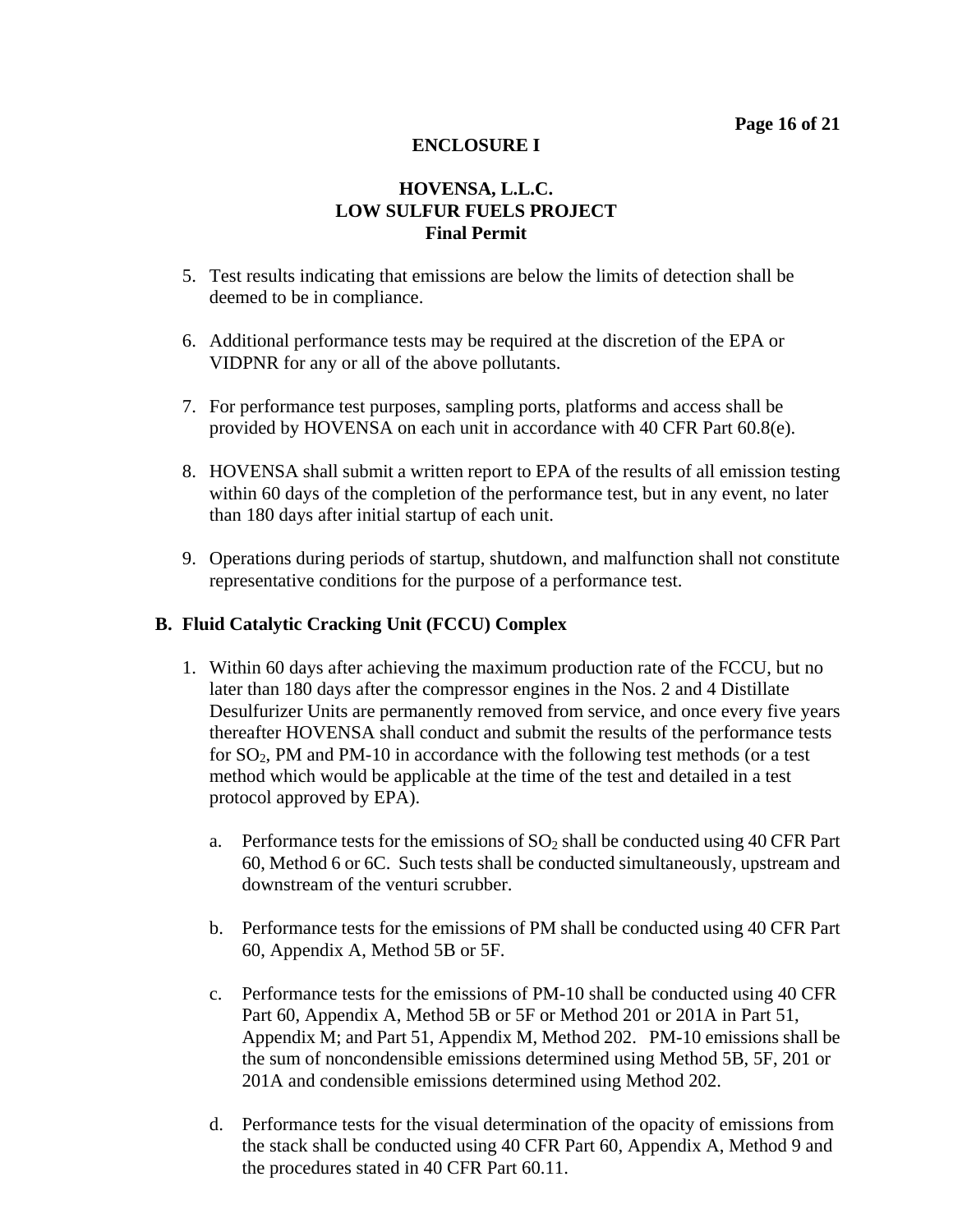# **HOVENSA, L.L.C. LOW SULFUR FUELS PROJECT Final Permit**

- 2. Three test runs shall be conducted and compliance shall be based on the average emission rate of these runs.
- 3. At least 60 days prior to actual testing, HOVENSA shall submit to the EPA a Quality Assurance Project Plan detailing methods and procedures to be used during the performance stack testing. A Quality Assurance Project Plan that does not have EPA approval may be grounds to invalidate any test and require a re-test.
- 4. Test results indicating that emissions are below the limits of detection shall be deemed to be in compliance.
- 5. Additional performance tests may be required at the discretion of the EPA or VIDPNR for any or all of the above pollutants.
- 6. For performance test purposes, sampling ports, platforms and access shall be provided by HOVENSA on each unit in accordance with 40 CFR Part 60.8(e).
- 7. HOVENSA shall submit a written report to EPA of the results of all emission testing within 60 days of the completion of the performance test, but in any event, no later than 180 days after startup.
- 8. Operations during periods of startup, shutdown, and malfunction shall not constitute representative conditions for the purpose of a performance test.

#### **XII. Fuel Sampling Requirements**

- 1. HOVENSA shall verify that the sulfur content of the fuels being burned meets the specifications outlined in Section VII of this permit.
- 2. Compliance with the sulfur content standards for liquid and gaseous fuels shall be determined using the testing methods established in 40 CFR 60.335(b)(10) except for refinery fuel gas which shall be monitored for  $H_2S$  using the methodology specified in 40 CFR Part 60 Subpart J.
- 3. Compliance with the sulfur content standard for the FCCU feed shall be determined using the testing methods established in 40 CFR 60.106(j).

#### **XIII. Record keeping Requirements**

1. Logs shall be kept and updated daily to record the following: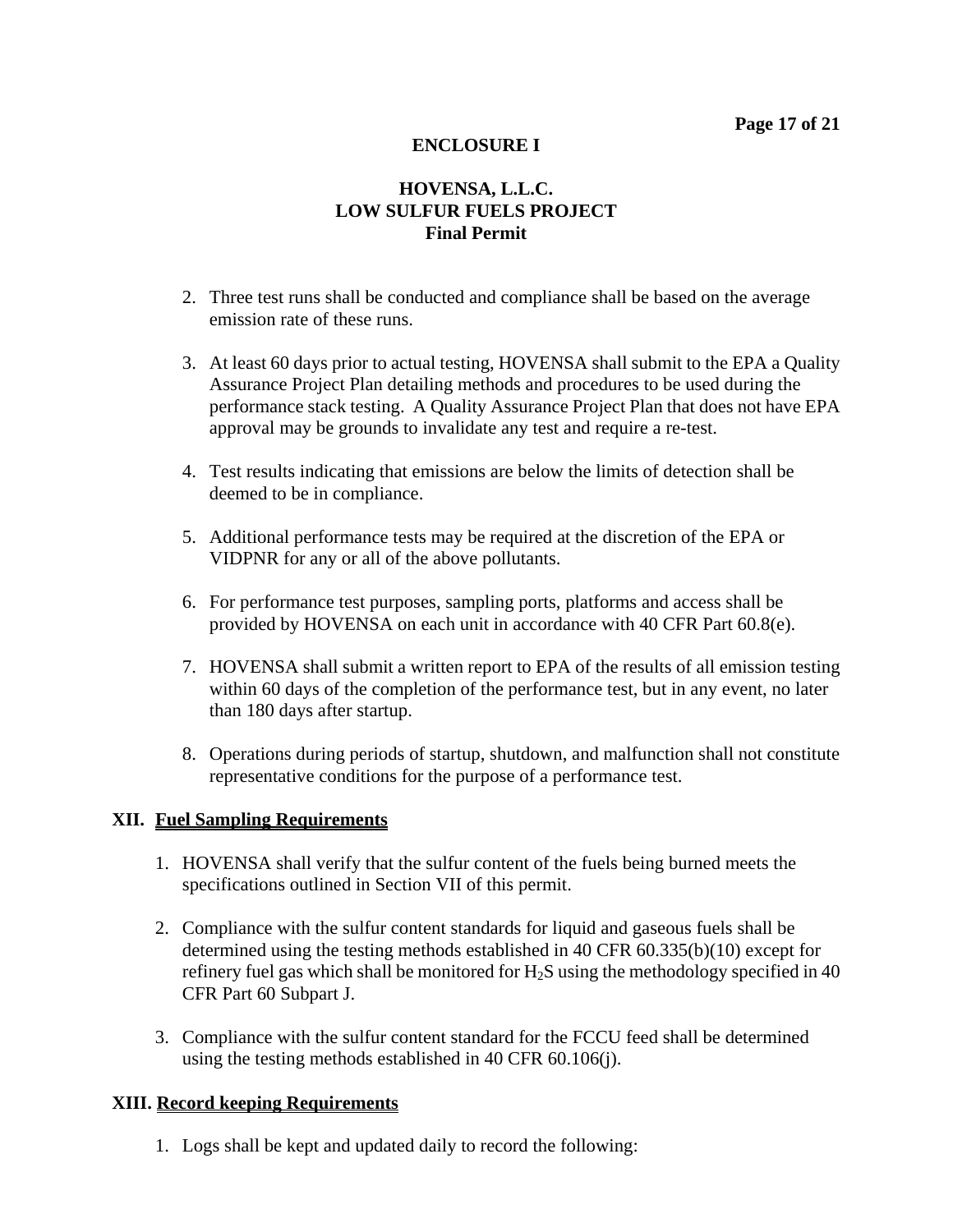# **HOVENSA, L.L.C. LOW SULFUR FUELS PROJECT Final Permit**

- a. the daily fresh feed rate (barrels) and the sulfur content of the feed to the FCCU complex *(effective date: 12/12/97)*;
- b. the daily coke burn-off rate (1000 pounds per hour) and hours of operation for the FCCU regenerator *(effective date: 12/12/97)*;
- c. the FCCU scrubber water feed rate *(effective date: 12/12/97)*;
- d. the beginning, duration and completion of start-up episodes for the FCCU complex, along with the reason(s) for the prior shutdown *(effective date: 12/12/97)*;
- e. the daily barrels of No. 2 fuel oil fired in the combustion turbine totaled with the barrels of oil fired in the combustion turbine for the last 364 consecutive days;
- f. all fuel sampling results verifying that the sulfur content meets the requirements in Condition VII;
- g. the beginning, duration and completion of each startup and shutdown for GT No. 13;
- h. the total pounds of  $NO<sub>X</sub>$ , as measured by the CEM, for each startup and shutdown of GT No. 13;
- i. any adjustments and maintenance performed on the combustion turbine unit, the heaters and/or the FCCU;
- j. any adjustments and maintenance performed on monitoring systems;
- 2. All monitoring records, fuel sampling test results, calibration test results and logs must be maintained for a period of five years after the date of record, and made available upon request. All rolling averages shall be computed as required in this permit.

#### **XIV. Reporting Requirements**

- 1. HOVENSA shall submit a written report of all excess emissions to EPA for every calendar quarter. All quarterly reports shall be postmarked by the 30th day following the end of each quarter and shall include the information specified below:
	- a. The magnitude of excess emissions computed in accordance with 40 CFR Part 60.13(h), any conversion factor(s) used, and the date and time of commencement and completion of each time period of excess emissions.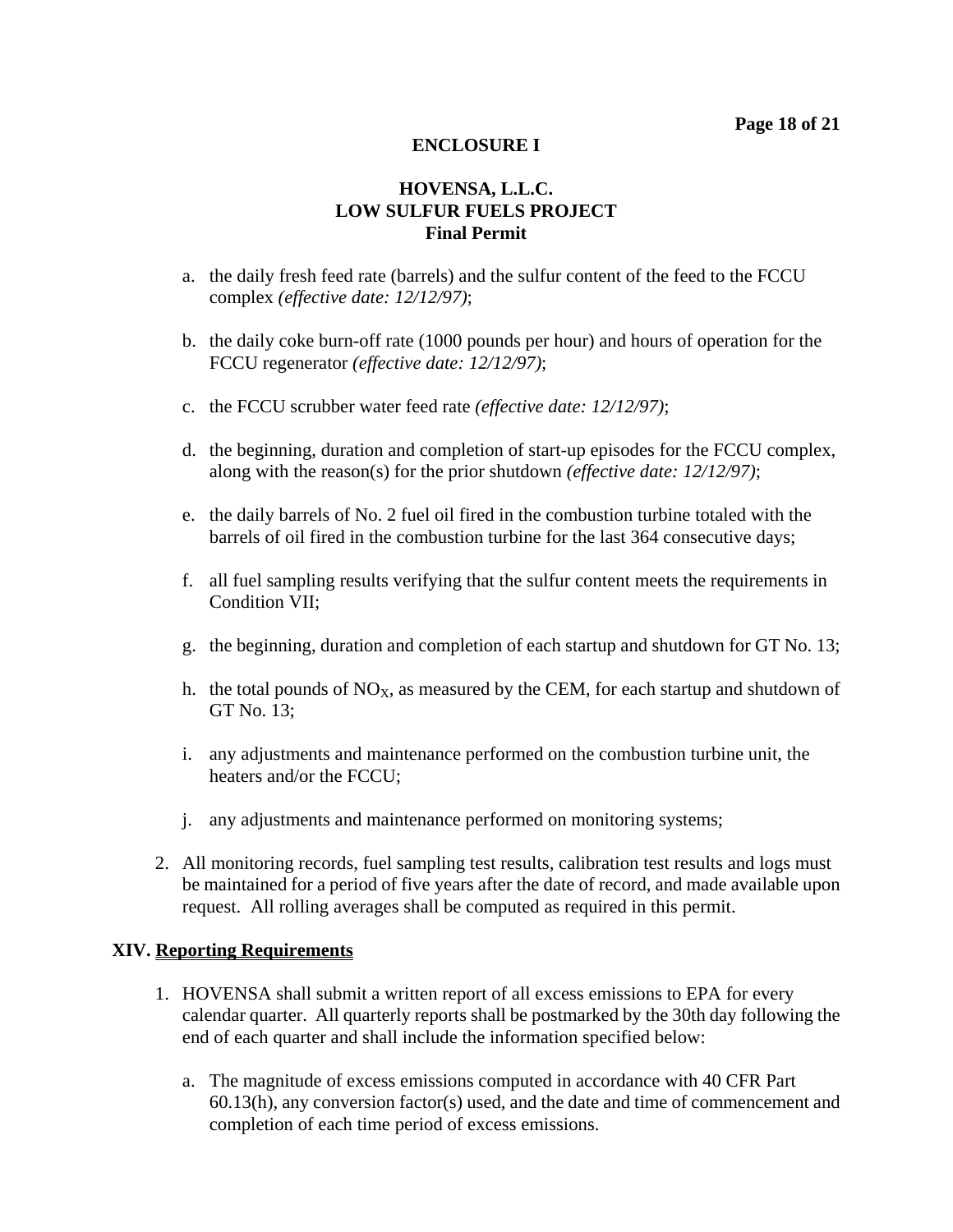## **HOVENSA, L.L.C. LOW SULFUR FUELS PROJECT Final Permit**

- b. Specific identification of each period of excess emissions that occurs during startups, shutdowns, and malfunctions for the combustion units. The nature and cause of any malfunction (if known) and the corrective action taken or preventive measures adopted shall also be reported.
- c. The date and time identifying each period during which the continuous monitoring system was inoperative except for zero and span checks and the nature of the system repairs or adjustments.
- d. When no excess emissions have occurred or the monitoring systems have not been inoperative, repaired, or adjusted, such information shall be stated in the report.
- e. Results of quarterly monitor performance audits, as required in 40 CFR Part 60, Appendix F (including the Data Assessment Report) and all information required by the reporting requirements in 40 CFR 60.7 including excess emissions and CEMS downtime summary sheets.
- f. For the purposes of this PSD Permit, excess emissions indicated by monitoring systems shall be considered violations of the applicable emission limits.
- g. Any failure of air pollution control equipment, process equipment, or of a process to operate in a normal manner which results in an increase in emissions above any allowable emission limit stated in this permit and any corrective actions and/or preventative measures taken on any unit must be reported by telephone within 24 hours to:

Director, Caribbean Environmental Protection Division U.S. Environmental Protection Agency Centro Europa Building, Suite 417 Ponce de Leon Avenue San Juan, Puerto Rico 00907

h. In addition, the U.S. EPA's Air Compliance Branch shall be notified in writing within fifteen (15) days of any such failure. This notification shall include a description of the malfunctioning equipment or abnormal operation; the date of the initial failure; the period of time over which emissions were increased due to the failure; the cause of the failure; the estimated resultant emissions in excess of those allowed under this permit; and the methods utilized to restore normal operations. Compliance with this malfunction notification provision shall not excuse or otherwise constitute a defense to any violations of this permit or of any law or regulations which such malfunction may cause.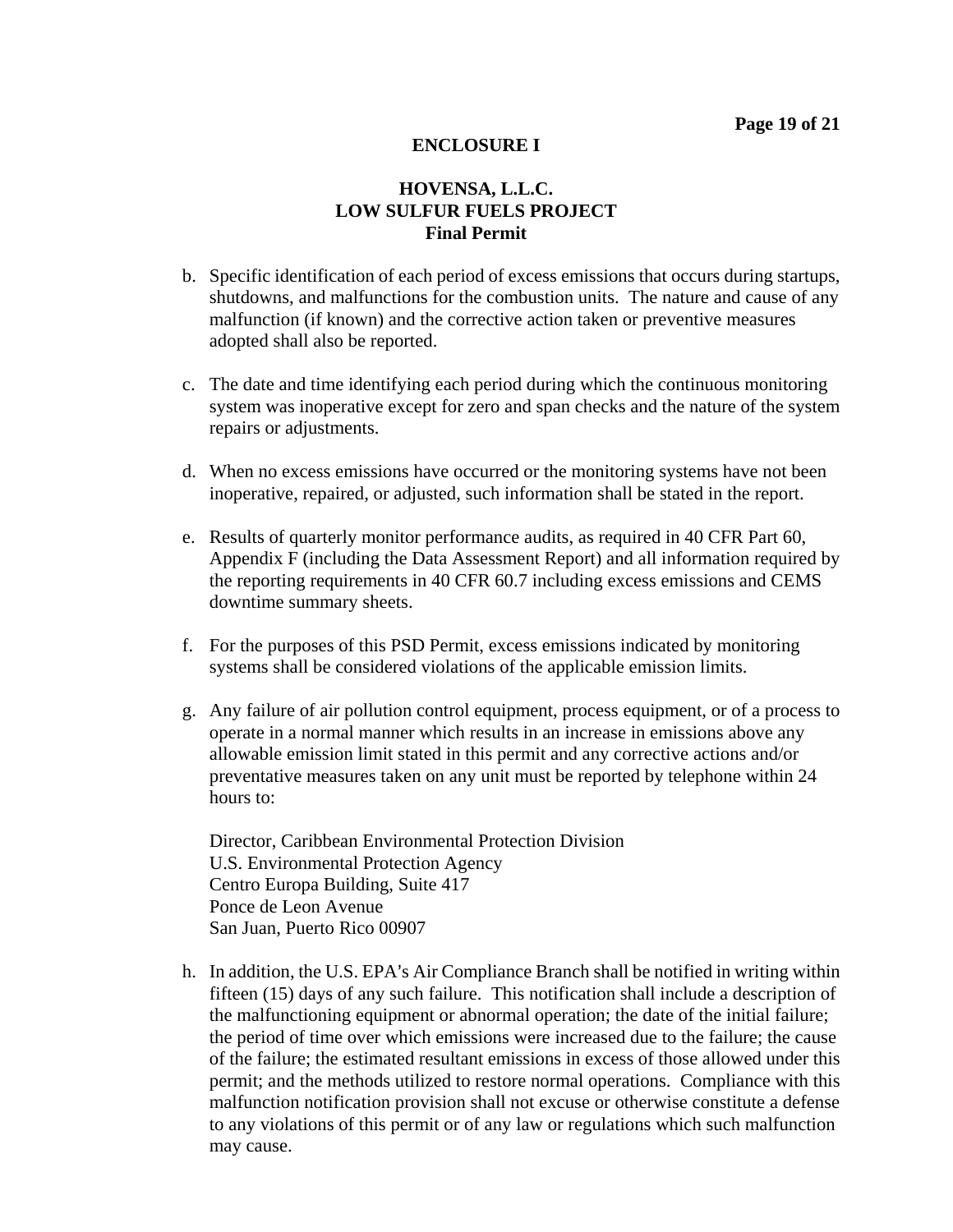## **HOVENSA, L.L.C. LOW SULFUR FUELS PROJECT Final Permit**

2. All reports and Quality Assurance Project Plans required by this permit shall be submitted to:

Director, Caribbean Environmental Protection Division U.S. Environmental Protection Agency Centro Europa Building, Suite 417 Ponce de Leon Avenue San Juan, Puerto Rico 00907

3. Copies of all reports and Quality Assurance Project Plans shall also be submitted to:

Chief, Air Programs Branch - Permitting Section U.S. Environmental Protection Agency Region 2 290 Broadway New York, NY 10007

Director, Division of Environmental Protection Virgin Islands Department of Planning and Natural Resources 45 Mars Hill Frederiksted, VI 00840-4744

#### **XV. Other Requirements**

- 1. HOVENSA shall meet all other applicable federal, state and local requirements, including but not limited to those contained in the Virgin Islands State Implementation Plan (VISIP), the New Source Performance Standards (NSPS) (40 CFR Part 60, Subparts A, Db, GG, and GGG), and the National Emission Standards for Hazardous Air Pollutants (NESHAPS), (40 CFR Part 61, Subparts A and FF, 40 CFR Part 63, Subparts A, CC, UUU, YYYY, and DDDDD).
- 2. HOVENSA shall determine, on a rolling 12-month basis, annual CO, VOC, fluorine (F), and lead (Pb) emissions from all modified and affected units attributable to the Low Sulfur Fuels Project. These units include the following: oil fired heaters and boilers, turbines, gas recovery units, amine treating units, DD2, DU3, DD7, DD6, DD9, FCCU, Nos. 3 and 4 Hydrobon Units' combined feed exchanger, No. 2 hydrobon unit, Nos. 3 and 4 sulfur recovery units, Nos. 4 and 5 distillate desulfurizer and Nos. 2 and 4 distillate desulfurizer compressors. The actual annual emissions along with baseline actual emissions and projected actual emissions must be maintained on site for a period of five years. If calculated post-change actual emissions are greater than the projected actual emissions by an amount greater than the pollutant's respective PSD threshold,